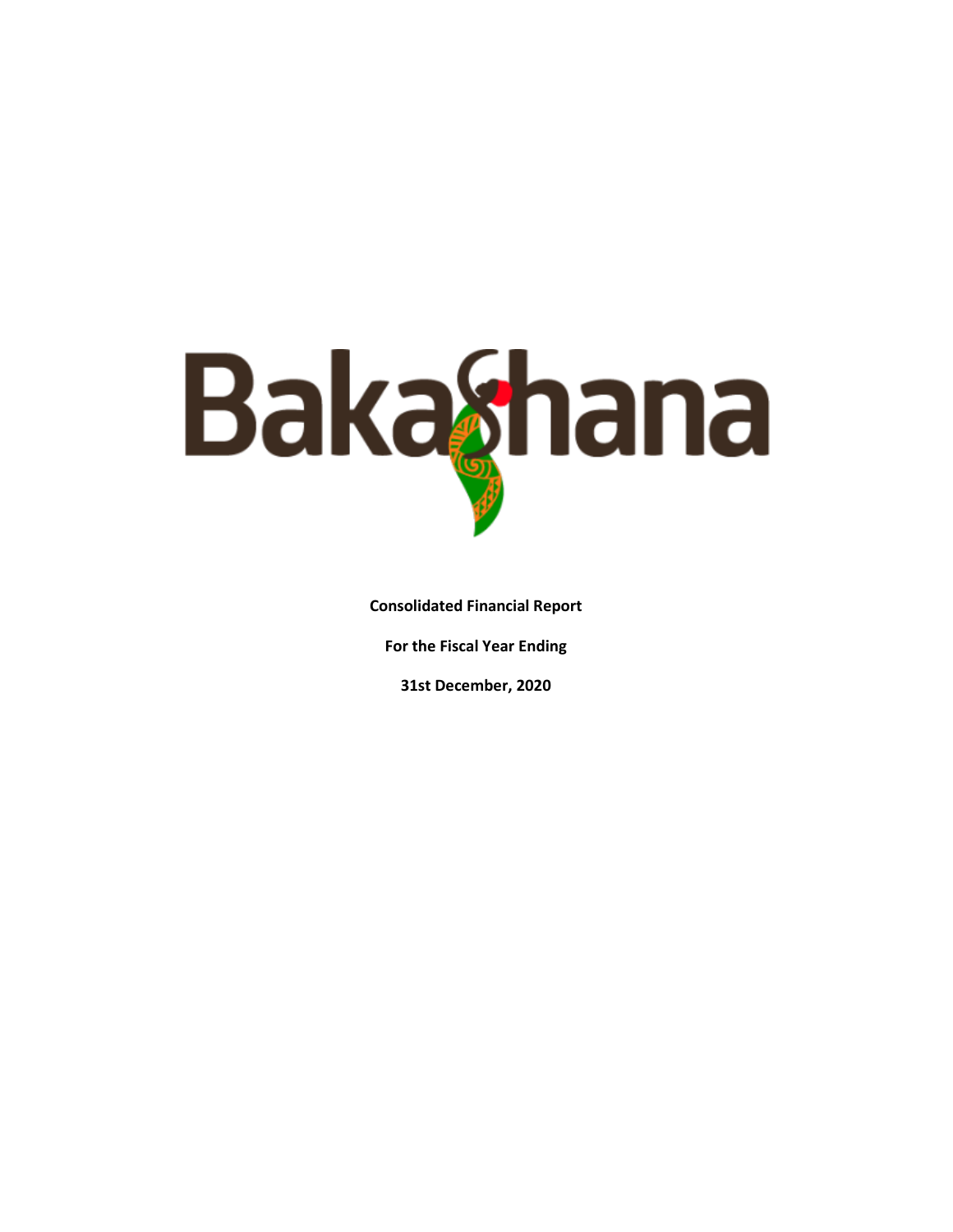## **Bakashana**

## **Table Of Contents**

## **Consolidated Financial Statements**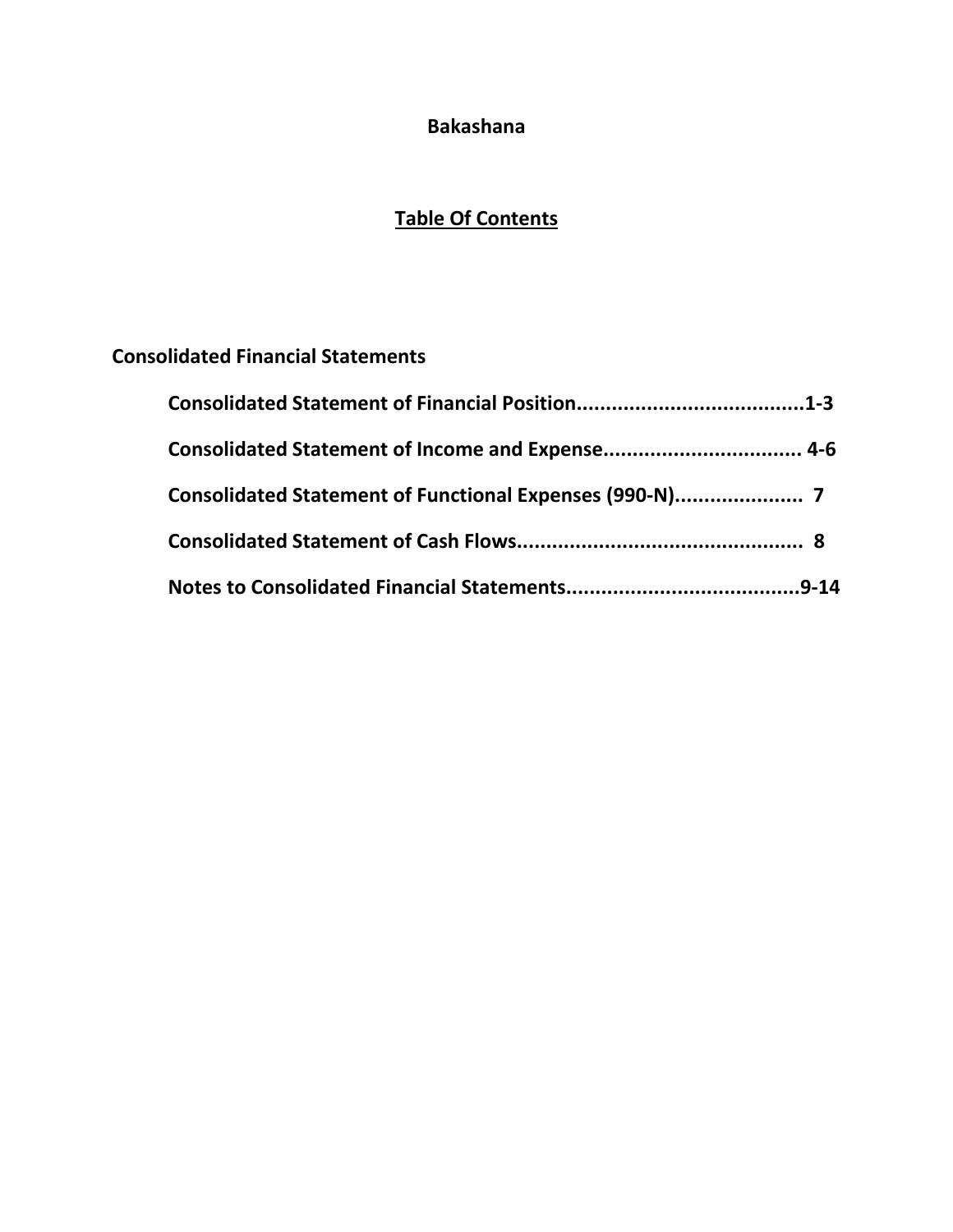| <b>Statement of Financial Position</b>      |                            |                                                            |  |  |
|---------------------------------------------|----------------------------|------------------------------------------------------------|--|--|
| <b>Accrual Basis</b>                        |                            | <b>Consolidated Entity</b>                                 |  |  |
|                                             | <b>Year Ended 12/31/20</b> | <b>Year Ended 12/31/19</b>                                 |  |  |
| <b>ASSETS</b>                               |                            |                                                            |  |  |
| <b>Current Assets</b>                       |                            |                                                            |  |  |
| <b>Checking/Savings</b>                     |                            |                                                            |  |  |
| 900 - Foreign Cash                          |                            |                                                            |  |  |
| 910 · Barclays Unrestricted                 | \$<br>67.46                | \$<br>9,418.72                                             |  |  |
| 911 - Indo Bank ZMW Unrestricted            | \$<br>1,155.09             | \$                                                         |  |  |
| 920 - ZMW Petty Cash                        | \$<br>325.84               | \$<br>544.26                                               |  |  |
| Total 900 - Foreign Cash                    | \$<br>1,548.39             | \$<br>9,962.98                                             |  |  |
| 1000 · Cash                                 |                            |                                                            |  |  |
| 1010 · Cash in bank - operating accnt       |                            |                                                            |  |  |
| 1011 · Schwab                               |                            |                                                            |  |  |
| 1011.1 · Schwab Temp Restricted             | \$<br>21,013.18            | \$<br>7,687.03                                             |  |  |
| 1011.2 · Schwab Unrestricted Funds          | \$<br>6,192.00             | \$<br>10,946.40                                            |  |  |
| Total 1011 · Schwab                         | \$<br>27,205.18            | \$<br>18,633.43                                            |  |  |
| 1012 · Paypal                               |                            |                                                            |  |  |
| 1012.1 · Paypal Temp Restricted             | \$<br>1,100.00             | \$                                                         |  |  |
| 1012.2 · Paypal Unrestricted Funds          | \$<br>15,565.04            | \$<br>22,669.36                                            |  |  |
| Total 1012 · Paypal                         | \$<br>16,665.04            | \$<br>22,669.36                                            |  |  |
| 1014 - Indo Bank USD                        |                            |                                                            |  |  |
| 1014.1 · Indo Bank USD Temp Restricted      | \$<br>131.50               | \$                                                         |  |  |
| 1014.2 - Indo Bank USD Unrestricted         | \$<br>77.09                | \$                                                         |  |  |
| Total 1014 - Indo Bank USD                  | \$<br>208.59               | \$                                                         |  |  |
| Total 1010 · Cash in bank - operating accnt | \$<br>44,078.81            | $\, \, \raisebox{12pt}{$\scriptstyle \circ$}$<br>41,302.79 |  |  |
| Total 1000 · Cash                           | \$<br>44,078.81            | \$<br>41,302.79                                            |  |  |
| <b>Total Checking/Savings</b>               | \$<br>45,627.20            | \$<br>51,265.77                                            |  |  |
|                                             |                            |                                                            |  |  |
| <b>Accounts Receivable</b>                  |                            |                                                            |  |  |
| 1101 - Accounts Receivable - GBP            | \$<br>1,705.06             | \$                                                         |  |  |
| 1150 - Accounts Receivable - ZMW            |                            |                                                            |  |  |
| 1160 · Loans Receivable                     | \$<br>745.70               | \$<br>603.50                                               |  |  |
| 1150 · Accounts Receivable - ZMW - Other    | \$<br>668.81               | \$<br>291.10                                               |  |  |
| Total 1150 - Accounts Receivable - ZMW      | \$<br>1,414.51             | \$<br>894.60                                               |  |  |
| 1200 - Contributions Receivable             |                            |                                                            |  |  |
| 1210 · Pledges receivable                   | \$<br>11,873.00            | \$<br>10,494.00                                            |  |  |
| 1240 · Grants receivable                    | \$<br>8,064.20             | \$                                                         |  |  |
| Total 1200 · Contributions Receivable       | \$<br>19,937.20            | \$<br>10,494.00                                            |  |  |
| <b>Total Accounts Receivable</b>            | \$<br>23,056.77            | \$<br>11,388.60                                            |  |  |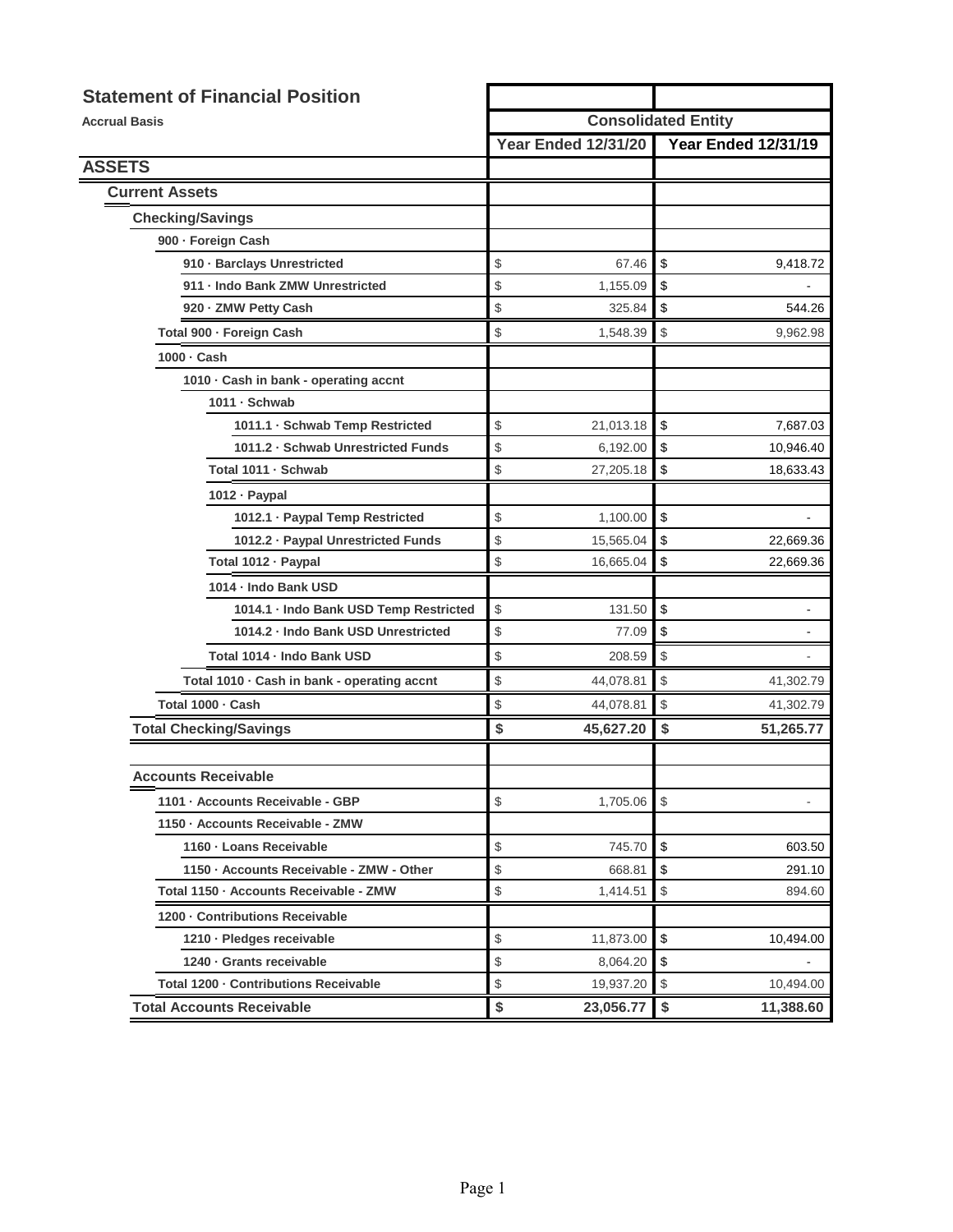| <b>Other Current Assets</b>               |                  |               |              |
|-------------------------------------------|------------------|---------------|--------------|
| 1400 - Other Assets                       |                  |               |              |
| 1450 · Prepaid expenses                   | \$<br>5,815.39   | \$            |              |
| Total 1400 - Other Assets                 | \$<br>5,815.39   | \$            | $\centerdot$ |
| <b>Total Other Current Assets</b>         | \$<br>5,815.39   | $\frac{1}{2}$ | L.           |
| <b>Total Current Assets</b>               | \$<br>74,499.36  | \$            | 62,654.37    |
| <b>Fixed Assets</b>                       |                  |               |              |
| <b>Fixed Operating Assets</b>             |                  |               |              |
| 1620 · Buildings - operating              |                  |               |              |
| 1621 - Miss Ruthie's House                |                  |               |              |
| 1621.1 · Cost- Miss Ruthie's House        | \$<br>37,932.40  | \$            | 37,932.40    |
| 1621.2 · AccumDepr                        | \$<br>(4,214.70) | \$            | (2,809.80)   |
| Total 1621 · Miss Ruthie's House          | \$<br>33,717.70  | \$            | 35,122.60    |
| 1622 - Health Center                      |                  |               |              |
| 1622.1 · Cost - Health Centre             | \$<br>5,339.15   | \$            | 5,339.15     |
| 1622.2 - AccumDepr                        | \$<br>(395.50)   | \$            | (197.75)     |
| Total 1622 - Health Center                | \$<br>4,943.65   | \$            | 5,141.40     |
| 1623 - Nsaka                              |                  |               |              |
| 1623.1 · Cost - Nsaka                     | \$<br>4,715.40   | \$            | -            |
| 1623.2 - Accum Depr                       | \$<br>(63.23)    | \$            | ۰            |
| Total 1623 - Nsaka                        | \$<br>4,652.17   | \$            |              |
| Total 1620 · Buildings - operating        | \$<br>43,313.52  | \$            | 40,264.00    |
| 1640 - Furniture, fixtures, & equip       |                  |               |              |
| 1641 - Cost                               | \$<br>2,805.59   | \$            | 2,805.59     |
| 1642 - AccumDep                           | \$<br>(1,819.24) | \$            | (1, 117.85)  |
| Total 1640 · Furniture, fixtures, & equip | \$<br>986.35     | \$            | 1,687.74     |
| 1650 · Vehicles                           |                  |               |              |
| 1651 - Cost                               | \$<br>1,722.34   | \$            | 1,722.34     |
| 1652 · AccumDep                           | \$<br>(916.77)   | \$            | (486.18)     |
| Total 1650 · Vehicles                     | \$<br>805.57     | \$            | 1,236.16     |
| Total 1600 - Fixed Operating Assets       | \$<br>45,105.44  | \$            | 43,187.90    |
| <b>Total Fixed Assets</b>                 | \$<br>45,105.44  | \$            | 43,187.90    |
| <b>TOTAL ASSETS</b>                       | \$<br>119,604.80 | \$            | 105,842.27   |
|                                           |                  |               |              |

# **Statement of Financial Position (Continued)**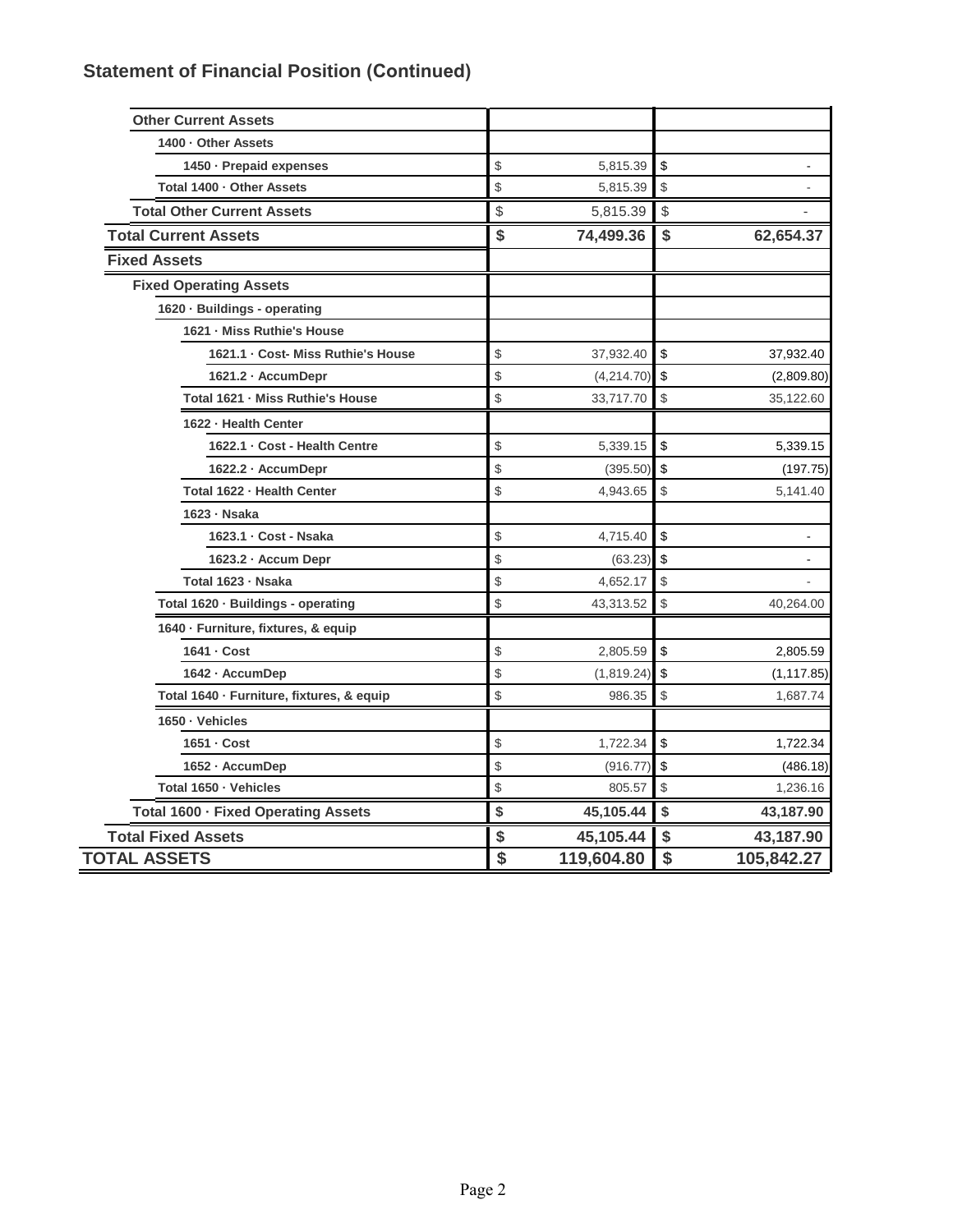| <b>LIABILITIES &amp; EQUITY</b>                      |                   |                                               |              |
|------------------------------------------------------|-------------------|-----------------------------------------------|--------------|
| <b>Liabilities</b>                                   |                   |                                               |              |
| <b>Current Liabilities</b>                           |                   |                                               |              |
| <b>Accounts Payable</b>                              |                   |                                               |              |
| 2010 - Accounts Payable                              | \$<br>630.14      | $\, \, \raisebox{12pt}{$\scriptstyle \circ$}$ |              |
| 2050 - Accounts Payable - ZMW                        |                   |                                               |              |
| 2051 - Accrued Payroll ZMW                           | \$<br>20.87       | \$                                            | 182.83       |
| 2050 - Accounts Payable - ZMW - Other                | \$<br>5,880.74    | \$                                            |              |
| Total 2050 - Accounts Payable - ZMW                  | \$<br>5,901.61    | \$                                            | 182.83       |
| <b>Total Accounts Payable</b>                        | \$<br>6,531.75    | $\,$                                          | 182.83       |
| <b>Total Current Liabilities</b>                     | \$<br>6,531.75    | \$                                            | 182.83       |
| <b>Total Liabilities</b>                             | \$<br>6,531.75    | \$                                            | 182.83       |
| <b>Equity</b>                                        |                   |                                               |              |
| <b>Unrestricted net assets</b>                       |                   |                                               |              |
| 3009 · Transfers to/from unrestricted                | \$<br>(76,060.57) | \$                                            | (45, 334.75) |
| 3020 · Board-designated net assets                   | \$<br>34,000.00   | \$                                            | 29,500.00    |
| 3021 - Unrestricted Asset Transfers b/n subsidiaries | \$                | \$                                            | 29,130.64    |
| 3000 · Unrestricted net assets - Other               | \$<br>102,418.56  | \$                                            | 68,550.99    |
| Total 3000 - Unrestricted net assets                 | \$<br>60,357.99   | \$                                            | 81,846.88    |
| <b>Temporarily restricted net assets</b>             |                   |                                               |              |
| 3110 · Use restricted net assets                     | \$<br>42,264.83   | \$                                            | 18,264.53    |
| 3120 · Time restricted net assets                    | \$<br>3,036.62    | \$                                            | 811.10       |
| Total 3100 - Temporarily restrict net asset          | \$<br>45,301.45   | \$                                            | 19,075.63    |
| <b>Net Income</b>                                    | \$<br>7,413.61    | \$                                            | 4,736.93     |
| <b>Total Equity</b>                                  | \$<br>113,073.05  | $\frac{1}{2}$                                 | 105,659.44   |
| <b>TOTAL LIABILITIES &amp; EQUITY</b>                | \$<br>119,604.80  | $\overline{\boldsymbol{\mathsf{s}}}$          | 105,842.27   |

## **Statement of Financial Position (Continued)**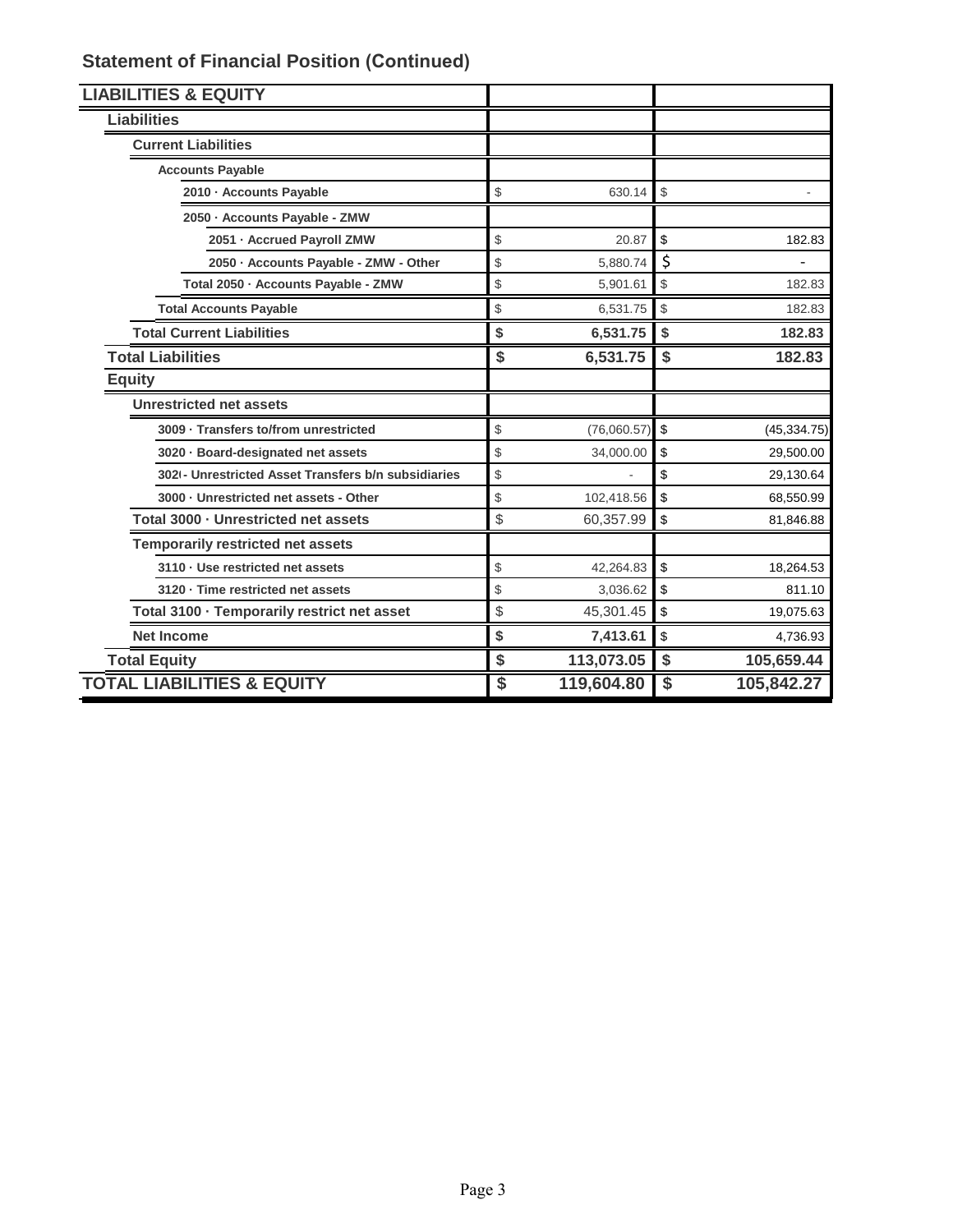| <b>Statement of Income and Expense</b>       |    |                     |                         | For Year Ended 12/31/2020               |                          |              |                           | For Year Ended 12/31/2019 |                           |                                         |               |              |  |
|----------------------------------------------|----|---------------------|-------------------------|-----------------------------------------|--------------------------|--------------|---------------------------|---------------------------|---------------------------|-----------------------------------------|---------------|--------------|--|
| <b>Accrual Basis</b>                         |    | <b>Unrestricted</b> |                         | <b>Temporarily</b><br><b>Restricted</b> |                          | <b>Total</b> |                           | <b>Unrestricted</b>       |                           | <b>Temporarily</b><br><b>Restricted</b> |               | <b>Total</b> |  |
| <b>Ordinary Income/Expense</b>               |    |                     |                         |                                         |                          |              |                           |                           |                           |                                         |               |              |  |
| <b>Income</b>                                |    |                     |                         |                                         |                          |              |                           |                           |                           |                                         |               |              |  |
| 4000 - Revenue - direct contributions        |    |                     |                         |                                         |                          |              |                           |                           |                           |                                         |               |              |  |
| 4010 · Indiv/bus contributions               | \$ | 16,299.00           | $\mathcal{L}$           | 36,869.00                               | - \$                     | 53,168.00    | \$                        | 29,199.40                 | \$                        | 39,447.84                               | \$            | 68,647.24    |  |
| 4020 - Corporate Contributions               | \$ | 5,091.52            | $\mathcal{L}$           |                                         |                          | 5,091.52     | \$                        | 2,388.48                  | \$                        | $1,500.00$ \ \$                         |               | 3,888.48     |  |
| Total 4000 - Revenue direct contr            | \$ | 21,390.52           | $\frac{1}{2}$           | 36,869.00                               | $\mathcal{S}$            | 58,259.52    | $\mathfrak{S}$            | 31,587.88                 | \$                        | 40,947.84                               | \$            | 72,535.72    |  |
| 4100-Donated good & services Revenue         |    |                     |                         |                                         |                          |              |                           |                           |                           |                                         |               |              |  |
| 4130-Gifts In Kind - Goods                   | S  |                     | S                       |                                         |                          |              |                           | \$691.72                  | $S-$                      |                                         |               | \$691.72     |  |
| 4150 Donated use of facilities               | \$ |                     |                         |                                         |                          |              |                           | \$418.39                  | $\mathbb{S}^-$            |                                         |               | \$418.39     |  |
| Total 4100 Donated good & services Rev       | \$ |                     | $\mathfrak{S}$          |                                         | \$                       |              |                           | \$1,110.11                |                           | \$0.00                                  |               | \$1,110.11   |  |
| 4200 - Revenue - non-gov Grants              |    |                     |                         |                                         |                          |              |                           |                           |                           |                                         |               |              |  |
| 4250 · Nonprofit org grants                  | \$ |                     | $\frac{1}{2}$           | 46,301.25                               | -\$                      | 46,301.25    | \$                        |                           | \$                        | 29,690.16                               | \$            | 29,690.16    |  |
| Total 4200 - Revenue non-gov Grants          | \$ |                     | $\frac{1}{2}$           | 46,301.25                               | $\sqrt{3}$               | 46,301.25    | $\sqrt[6]{\frac{1}{2}}$   |                           | \$                        | 29,690.16                               | \$            | 29,690.16    |  |
| 4500 · Revenue from Gov Grants               | \$ |                     | $\mathcal{S}$           | 20,123.00                               | $\sqrt{3}$               | 20,123.00    | \$                        |                           | \$                        |                                         | \$            |              |  |
| 5100 · Rev prog-related sales/loans          |    |                     |                         |                                         |                          |              |                           |                           |                           |                                         |               |              |  |
| 5150 Other Program-related sales             | \$ | 1,444.00            | $\mathcal{L}$           |                                         | \$                       | 1,444.00     | $\boldsymbol{\mathsf{S}}$ | 80.00                     |                           |                                         | \$            | 80.00        |  |
| 5180 · Program service fees                  | \$ |                     | S                       | 59.60                                   |                          | 59.60        | \$                        |                           | \$                        |                                         | \$            |              |  |
| Total 5100 · Rev prog-related sales/loans    | \$ | 1,444.00            | $\mathcal{S}$           | 59.60                                   | $\mathcal{S}$            | 1,503.60     | $\mathsf{\$}$             | 80.00                     | $\mathfrak{S}$            |                                         | \$            | 80.00        |  |
| 5300 - Revenue from investments              |    |                     |                         |                                         |                          |              |                           |                           |                           |                                         |               |              |  |
| 5310 · Interest-savings/short-term inv       | \$ | 60.34               | $\sqrt[6]{\frac{1}{2}}$ |                                         | $\mathcal{S}$            | 60.34        | \$                        | 58.93                     |                           |                                         | \$            | 58.93        |  |
| Total 5300 - Revenue from investments        | \$ | 60.34               | $\sqrt[6]{\frac{1}{2}}$ |                                         | $\mathcal{S}$            | 60.34        | $\boldsymbol{\mathsf{S}}$ | 58.93                     | -\$                       |                                         | \$            | 58.93        |  |
| 5400-Revenue from Other Sources              |    |                     |                         |                                         |                          |              |                           |                           |                           |                                         |               |              |  |
| 5490-Misc Revenue                            | \$ |                     | \$                      |                                         |                          |              | \$                        | 2.01                      | \$                        |                                         | \$            | 2.01         |  |
| <b>Total 5400-Revenue from Other Sources</b> | \$ |                     | \$                      |                                         | \$                       |              | $\boldsymbol{\mathsf{S}}$ | 2.01                      | $\boldsymbol{\mathsf{S}}$ |                                         | $\mathsf{\$}$ | 2.01         |  |
| 6900 · Assets released from restriction      | \$ | 77,127.03           | $\sqrt[6]{\frac{1}{2}}$ | $(77, 127.03)$ \$                       |                          |              | \$                        | 61,255.69                 | $\boldsymbol{\mathsf{S}}$ | $(61, 255.69)$ \$                       |               |              |  |
| <b>Total Income</b>                          | \$ | 100,021.89          | \$                      | 26,225.82                               | -\$                      | 126,247.71   | \$                        | 94,094.62                 | \$                        | 9,382.31                                | -\$           | 103,476.93   |  |
| <b>Gross Profit</b>                          | \$ | 100,021.89          | $\mathbf{s}$            | 26,225.82                               | $\overline{\phantom{a}}$ | 126,247.71   | \$                        | 94,094.62                 | \$                        | 9,382.31                                | \$            | 103,476.93   |  |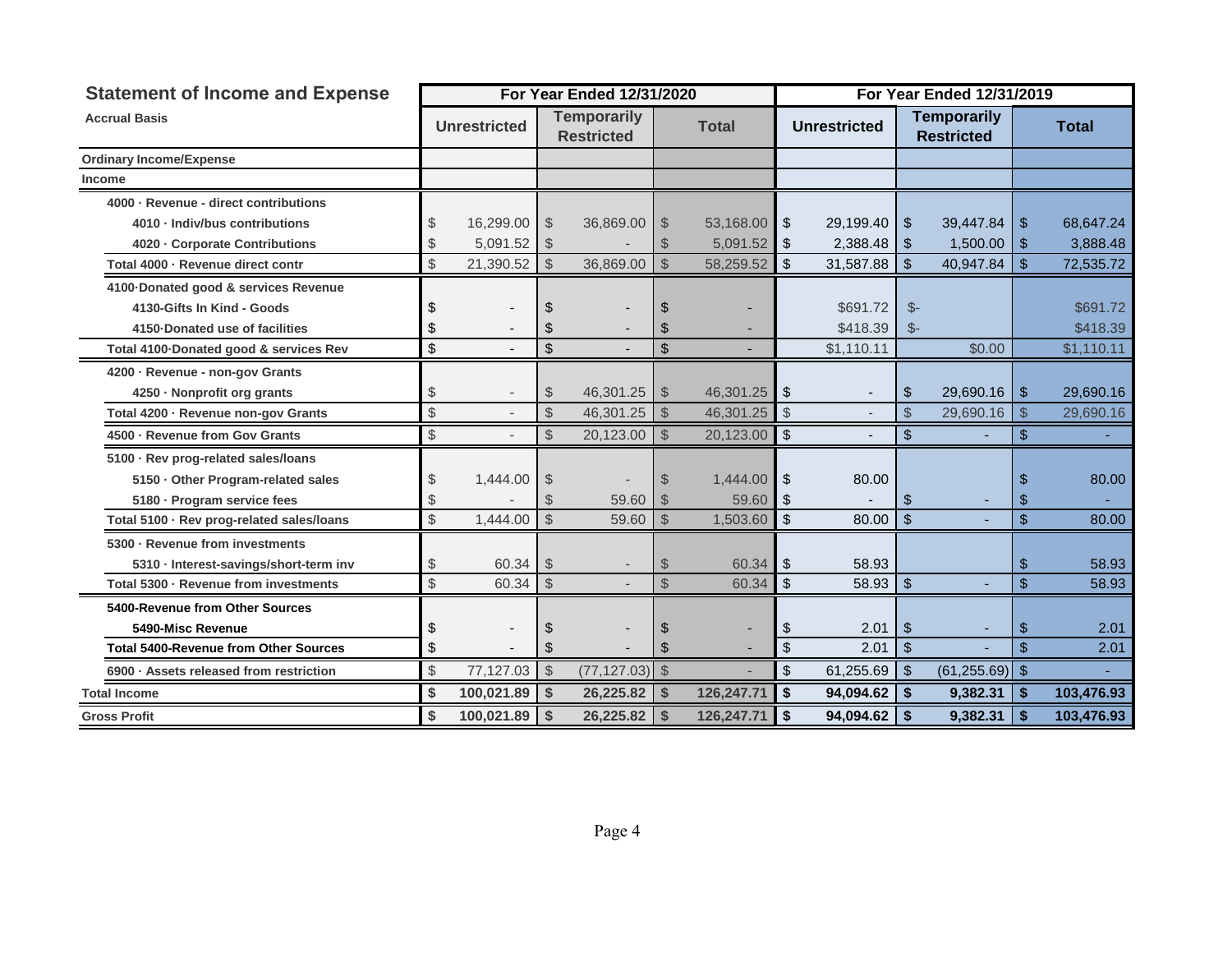# **Statement of Income and Expense (Continued)**

| <b>Expense</b>                           |                |           |                         |                           |           |                              |           |                         |                             |           |
|------------------------------------------|----------------|-----------|-------------------------|---------------------------|-----------|------------------------------|-----------|-------------------------|-----------------------------|-----------|
| 7000 · Grant & contract expense          |                |           |                         |                           |           |                              |           |                         |                             |           |
| 7010 · Contracts - program-related       | \$             | 25,619.90 | \$                      | $\sqrt[6]{\frac{1}{2}}$   | 25,619.90 | $\boldsymbol{\mathsf{\$}}$   | 11,908.11 |                         | \$                          | 11,908.11 |
| 7020 Grants to other organizations       | \$             | 4,263.64  | $\mathcal{L}$           | $\mathcal{S}$             | 4,263.64  | $\boldsymbol{\mathsf{S}}$    | 2,240.00  |                         | \$                          | 2,240.00  |
| 7040 · Awards & grants - individuals     | $\mathcal{L}$  | 18,082.63 | $\mathcal{S}$           | $\mathcal{S}$             | 18,082.63 | $\boldsymbol{\mathsf{\$}}$   | 18,227.38 |                         | $\frac{1}{2}$               | 18,227.38 |
| 7050 · Specific assistance - ind         | $\mathcal{L}$  | 15,834.73 | $\mathbb{S}$            | $\mathcal{S}$             | 15,834.73 | \$                           | 16,941.28 |                         | $\mathfrak{S}$              | 16,941.28 |
| Total 7000 · Grant & contract expense    | $\mathfrak{S}$ | 63,800.90 | $\mathfrak{S}$          | $\mathfrak{S}$            | 63,800.90 | $\mathcal{S}$                | 49,316.77 | $\sqrt[6]{3}$           | $\mathfrak{S}$              | 49,316.77 |
| 7200 · Salaries & related expenses       |                |           |                         |                           |           |                              |           |                         |                             |           |
| 7210 · Officers & directors salaries     | \$             | 10,959.18 | $\frac{1}{2}$           | $\frac{1}{2}$             | 10,959.18 | $\sqrt[6]{\frac{1}{2}}$      | 11,016.37 |                         | \$                          | 11,016.37 |
| 7220 · Salaries & wages - other          | \$             | 10,663.48 | $\frac{1}{2}$           | $\frac{1}{2}$             | 10,663.48 | $\frac{1}{2}$                | 7,997.10  |                         | $\frac{1}{2}$               | 7,997.10  |
| 7230 - Pension plan contributions        | \$             | 1,149.16  | $\mathcal{S}$           | $\mathcal{S}$             | 1,149.16  | $\boldsymbol{\mathsf{S}}$    | 478.44    |                         | $\boldsymbol{\mathsf{S}}$   | 478.44    |
| 7240 · Employee benefits - not pension   | \$             | 1,718.79  | $\mathcal{L}$           | $\frac{1}{2}$             | 1,718.79  | \$                           | 3,760.18  |                         | \$                          | 3,760.18  |
| Total 7200 · Salaries & related expenses | \$             | 24,490.61 | $\mathfrak{S}$          | $\boldsymbol{\mathsf{S}}$ | 24,490.61 | $\mathfrak{S}$               | 23,252.09 | $\sqrt[6]{\frac{1}{2}}$ | \$                          | 23,252.09 |
| 7500 - Contract Service expenses         |                |           |                         |                           |           |                              |           |                         |                             |           |
| 7510 · Fundraising fees                  | \$             | 1.63      | $\frac{1}{2}$           | $\frac{1}{2}$             | 1.63      | $\boldsymbol{\hat{\varphi}}$ | 5,265.64  |                         | \$                          | 5,265.64  |
| 7520 - Accounting Fees                   | \$             |           | $\$\$                   | $\mathfrak{L}$            |           | $\boldsymbol{\mathsf{S}}$    | 30.04     |                         | \$                          | 30.04     |
| $7530 \cdot$ Legal fees                  | \$             | 499.79    | $\mathcal{L}$           | $\mathcal{S}$             | 499.79    | \$                           | 1,068.02  |                         | $\boldsymbol{\hat{\theta}}$ | 1,068.02  |
| 7540 · Professional fees - other         | \$             | 4,332.01  | $\$\$                   | $\frac{1}{2}$             | 4,332.01  | $\boldsymbol{\mathsf{S}}$    | 585.38    |                         | $\boldsymbol{\mathsf{S}}$   | 585.38    |
| 7550 · Temporary help                    | \$             | 1,141.00  | $\$\$                   | $\frac{1}{2}$             | 1,141.00  | $\boldsymbol{\hat{\varphi}}$ | 173.08    |                         | $\frac{1}{2}$               | 173.08    |
| 7560 · Bank Service Charges              | \$             | 1,269.80  | $\mathcal{L}$           | $\frac{1}{2}$             | 1,269.80  | $\boldsymbol{\mathsf{\$}}$   | 1,384.28  |                         | \$                          | 1,384.28  |
| Total 7500 - Contract Service expenses   | \$             | 7,244.23  | $\sqrt[6]{\frac{1}{2}}$ | $\sqrt[6]{\frac{1}{2}}$   | 7,244.23  | $\mathsf{\$}$                | 8,506.44  | $\sqrt{2}$              | $\sqrt{2}$                  | 8,506.44  |
| 8100 · Non-personnel expenses            |                |           |                         |                           |           |                              |           |                         |                             |           |
| 8110 · Supplies                          | \$             | 5,749.44  | $\frac{1}{2}$           | $\frac{1}{2}$             | 5,749.44  | $\sqrt[6]{\frac{1}{2}}$      | 7,734.92  |                         | \$                          | 7,734.92  |
| 8130 · Telephone & telecom               | \$             | 1,099.05  | $\mathcal{S}$           | $\frac{1}{2}$             | 1,099.05  | $\boldsymbol{\mathsf{S}}$    | 150.00    |                         | \$                          | 150.00    |
| 8140 · Postage, shipping, delivery       | \$             | 214.41    | $\mathcal{L}$           | $\frac{1}{2}$             | 214.41    | \$                           | 804.56    |                         | $\frac{1}{2}$               | 804.56    |
| 8150 - Mailing Services                  | \$             |           | $\$\$                   | $\mathcal{S}$             |           | $\frac{1}{2}$                | 262.77    |                         | $\boldsymbol{\hat{\theta}}$ | 262.77    |
| 8160 · Equip rental & maintenance        | \$             | 126.21    | $\$\$                   | $\mathcal{S}$             | 126.21    | $\frac{1}{2}$                | 374.05    |                         | \$                          | 374.05    |
| 8170 · Printing & copying                | \$             | 99.35     | $\mathbb{S}$            | $\mathcal{S}$             | 99.35     | $\sqrt[6]{\frac{1}{2}}$      | 70.26     |                         | \$                          | 70.26     |
| 8180 · Books, subscriptions, reference   | \$             | 95.50     | \$                      | $\mathcal{S}$             | 95.50     | $\boldsymbol{\hat{\varphi}}$ | 8.25      |                         | \$                          | 8.25      |
| Total 8100 · Non-personnel expenses      | \$             | 7,383.96  | $\sqrt[6]{\frac{1}{2}}$ | $\boldsymbol{\mathsf{S}}$ | 7,383.96  | $\sqrt[6]{\frac{1}{2}}$      | 9,404.81  | $\sqrt[6]{3}$           | $\frac{1}{2}$               | 9,404.81  |
| 8200 · Occupancy expenses                |                |           |                         |                           |           |                              |           |                         |                             |           |
| 8260 · Repairs                           | \$             | 1,457.57  | \$                      | $\frac{1}{2}$             | 1,457.57  | $\boldsymbol{\hat{\varphi}}$ | 463.40    |                         | \$                          | 463.40    |
| 8220 · Utilities                         | \$             | 501.93    | $\mathcal{L}$           | $\mathcal{S}$             | 501.93    | $\boldsymbol{\mathsf{\$}}$   | 516.78    |                         | \$                          | 516.78    |
| 8230 · Real estate taxes                 | $\mathcal{L}$  | 37.33     | $\mathcal{L}$           | $\frac{1}{2}$             | 37.33     | \$                           | 418.39    |                         | \$                          | 418.39    |
| Total 8200 · Occupancy expenses          | \$             | 1,996.83  | $\sqrt[6]{\frac{1}{2}}$ | $\boldsymbol{\mathsf{S}}$ | 1,996.83  | $\sqrt[6]{\frac{1}{2}}$      | 1,398.57  | $\frac{1}{2}$           | $\sqrt{3}$                  | 1,398.57  |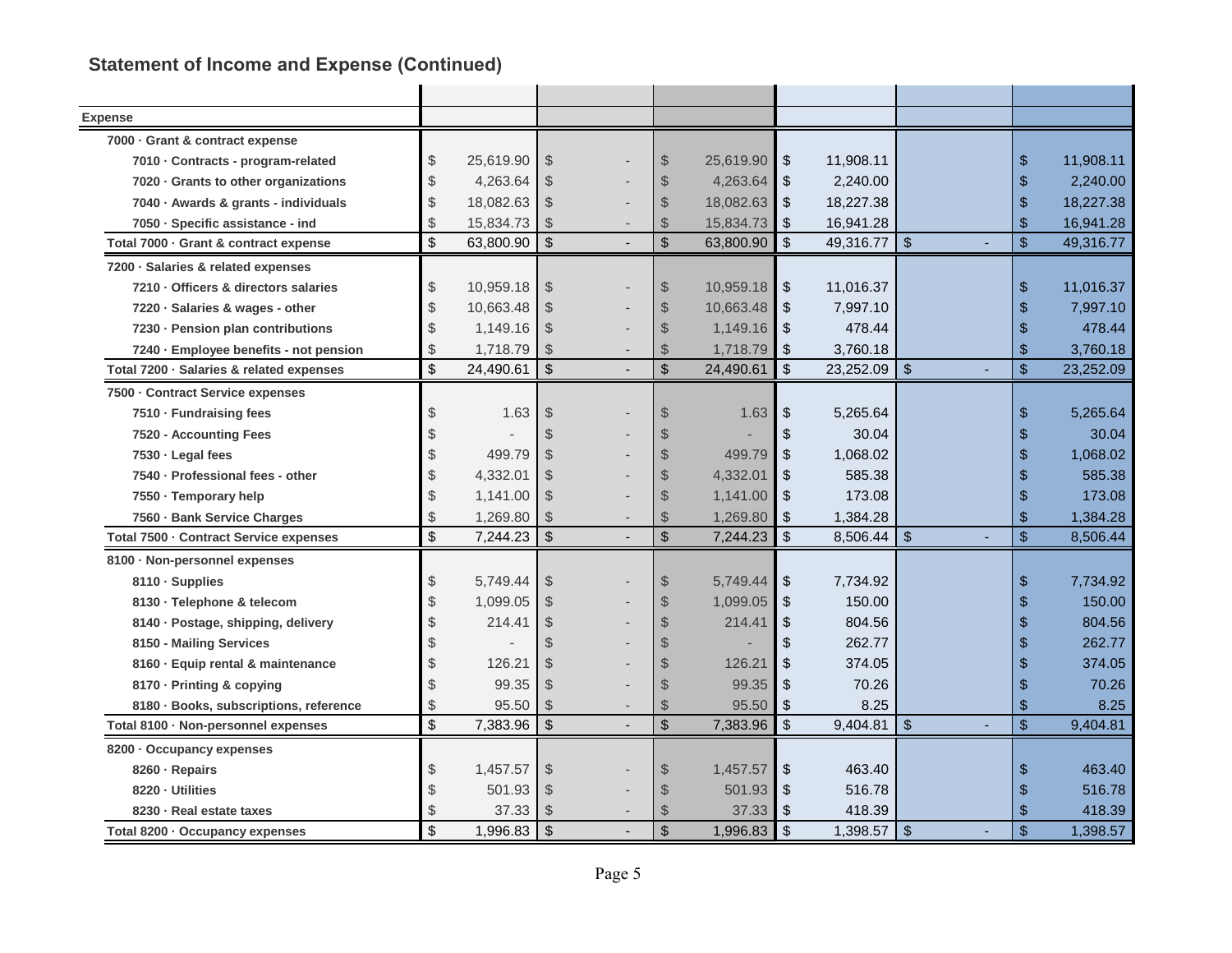# **Statement of Income and Expense (Continued)**

| 8300 · Travel & meetings expenses       |                         |                           |           |                |            |                         |                 |                           |           |            |             |
|-----------------------------------------|-------------------------|---------------------------|-----------|----------------|------------|-------------------------|-----------------|---------------------------|-----------|------------|-------------|
| 8310 · Travel                           | \$<br>290.80            | $\frac{1}{2}$             |           | $\frac{1}{2}$  | 290.80     | \$                      | 116.72          | \$                        |           | \$         | 116.72      |
| 8320 · Conference, convention, meeting  | \$<br>31.49             | $\mathcal{S}$             |           | \$             | 31.49      | \$                      | 498.65          | \$                        |           | \$         | 498.65      |
| 8330 · Gasoline                         | \$<br>382.42            | $\mathcal{S}$             |           | $\mathcal{S}$  | 382.42     | \$                      | 746.92          | \$                        |           | \$         | 746.92      |
| 8300 · Travel & meetings exp - Other    | \$<br>9,142.49          | $\sqrt[6]{\frac{1}{2}}$   |           | \$             | 9,142.49   | \$                      |                 | \$                        |           | \$         |             |
| Total 8300 · Travel & meetings expenses | \$<br>9,847.20          | $\boldsymbol{\mathsf{S}}$ |           | $\mathfrak{S}$ | 9,847.20   | $\mathfrak{S}$          | 1,362.29        | $\sqrt[6]{\frac{1}{2}}$   |           | \$         | 1,362.29    |
| 8400 · Depreciation & amortization exp  |                         |                           |           |                |            |                         |                 |                           |           |            |             |
| 8450 · Deprec & amort - allowable       | \$<br>2,797.86          | $\sqrt[6]{\frac{1}{2}}$   |           | \$             | 2,797.86   | \$                      | 2,734.63        | \$                        |           | \$         | 2,734.63    |
| Total 8400 · Depr & amortization exp    | \$<br>2,797.86          | $\sqrt{2}$                |           | \$             | 2,797.86   | \$                      | 2,734.63        | \$                        |           | \$         | 2,734.63    |
| 8500 · Misc expenses                    |                         |                           |           |                |            |                         |                 |                           |           |            |             |
| 8540 · Staff development                | \$<br>221.57            | $\frac{1}{2}$             |           | \$             | 221.57     | \$                      | 212.89          | \$                        |           | \$         | 212.89      |
| 8560 · Outside computer services        | \$<br>412.75            | $\frac{1}{2}$             |           | \$             | 412.75     | \$                      | 316.40          | \$                        |           | \$         | 316.40      |
| 8590 · Other expenses                   | \$<br>288.51            | $\frac{1}{2}$             |           | \$             | 288.51     | \$                      | 473.00          | \$                        | ۰         | \$         | 473.00      |
| Total 8500 · Misc expenses              | \$<br>922.83            | $\boldsymbol{\mathsf{S}}$ |           | \$             | 922.83     | $\mathfrak{S}$          | 1,002.29        | $\boldsymbol{\mathsf{S}}$ |           | \$         | 1,002.29    |
| 8600 · Business expenses                |                         |                           |           |                |            |                         |                 |                           |           |            |             |
| 8610 - Bad Debt Expense                 |                         |                           |           |                |            | \$                      |                 | \$                        | 300.00    | \$         | 300.00      |
| 8660-Fines, penalties, judgements       | \$                      | $\frac{1}{2}$             |           | $\$\$          |            | \$                      | 160.20          | \$                        |           | \$         | 160.20      |
| 8670 · Organizational (corp) expenses   | \$<br>15.56             | $\mathcal{S}$             |           | \$             | 15.56      | \$                      | 42.20           | \$                        |           | \$         | 42.20       |
| Total 8600 · Business expenses          | \$<br>15.56             | $\boldsymbol{\mathsf{S}}$ |           | \$             | 15.56      | \$                      | 202.40          | \$                        | 300.00    | $\sqrt{2}$ | 502.40      |
| <b>Total Expense</b>                    | \$<br>118,499.98        | $\sqrt[6]{3}$             |           | \$             | 118,499.98 | $\sqrt[6]{\frac{1}{2}}$ | 97,180.29       | $\frac{1}{2}$             | 300.00    | -\$        | 97,480.29   |
|                                         |                         |                           |           |                |            |                         |                 |                           |           |            |             |
| <b>Net Ordinary Income</b>              | \$<br>$(18, 478.09)$ \$ |                           | 26,225.82 | \$             | 7,747.73   | \$                      | $(3,085.67)$ \$ |                           | 9,082.31  | \$         | 5,996.64    |
| <b>Other Income/Expense</b>             |                         |                           |           |                |            |                         |                 |                           |           |            |             |
| <b>Other Expense</b>                    |                         |                           |           |                |            |                         |                 |                           |           |            |             |
| 77000 · Exchange Gain or Loss           | \$<br>334.12            | -\$                       |           | $\mathcal{S}$  | 334.12     | \$                      | 1,259.71        | \$                        |           | \$         | 1,259.71    |
| <b>Total Other Expense</b>              | \$<br>334.12            | $\sqrt{2}$                |           | \$             | 334.12     | \$                      | 1,259.71        | $\boldsymbol{\mathsf{S}}$ |           | \$         | 1,259.71    |
| <b>Net Other Income</b>                 | \$<br>$(334.12)$ \$     |                           |           | \$             | (334.12)   | \$                      | $(1,259.71)$ \$ |                           |           | \$         | (1, 259.71) |
|                                         |                         |                           |           |                |            |                         |                 |                           |           |            |             |
| <b>Net Income</b>                       | \$<br>$(18, 812.21)$ \$ |                           | 26,225.82 | $\mathbf{s}$   | 7,413.61   | \$                      | $(4,345.38)$ \$ |                           | 9,082.31  | l \$       | 4,736.93    |
|                                         |                         |                           |           |                |            |                         |                 |                           |           |            |             |
| <b>Change In Net Assets</b>             | \$<br>$(18, 812.21)$ \$ |                           | 26,225.82 | \$             | 7,413.61   | \$                      | $(4,345.38)$ \$ |                           | 9,082.31  | \$         | 4,736.93    |
|                                         |                         |                           |           |                |            |                         |                 |                           |           |            |             |
| Net Assets at Beginning of Year         | \$<br>86,583.81         | $\boldsymbol{\hat{s}}$    | 19,075.63 | \$             | 105,659.44 | \$                      | 90,929.19       | \$                        | 9,993.32  | \$         | 100,922.51  |
| Net Assets at End of Year               | \$<br>67,771.60         | $\sqrt{5}$                | 45,301.45 | \$             | 113,073.05 | $\boldsymbol{\hat{s}}$  | 86,583.81       | \$                        | 19,075.63 | \$         | 105,659.44  |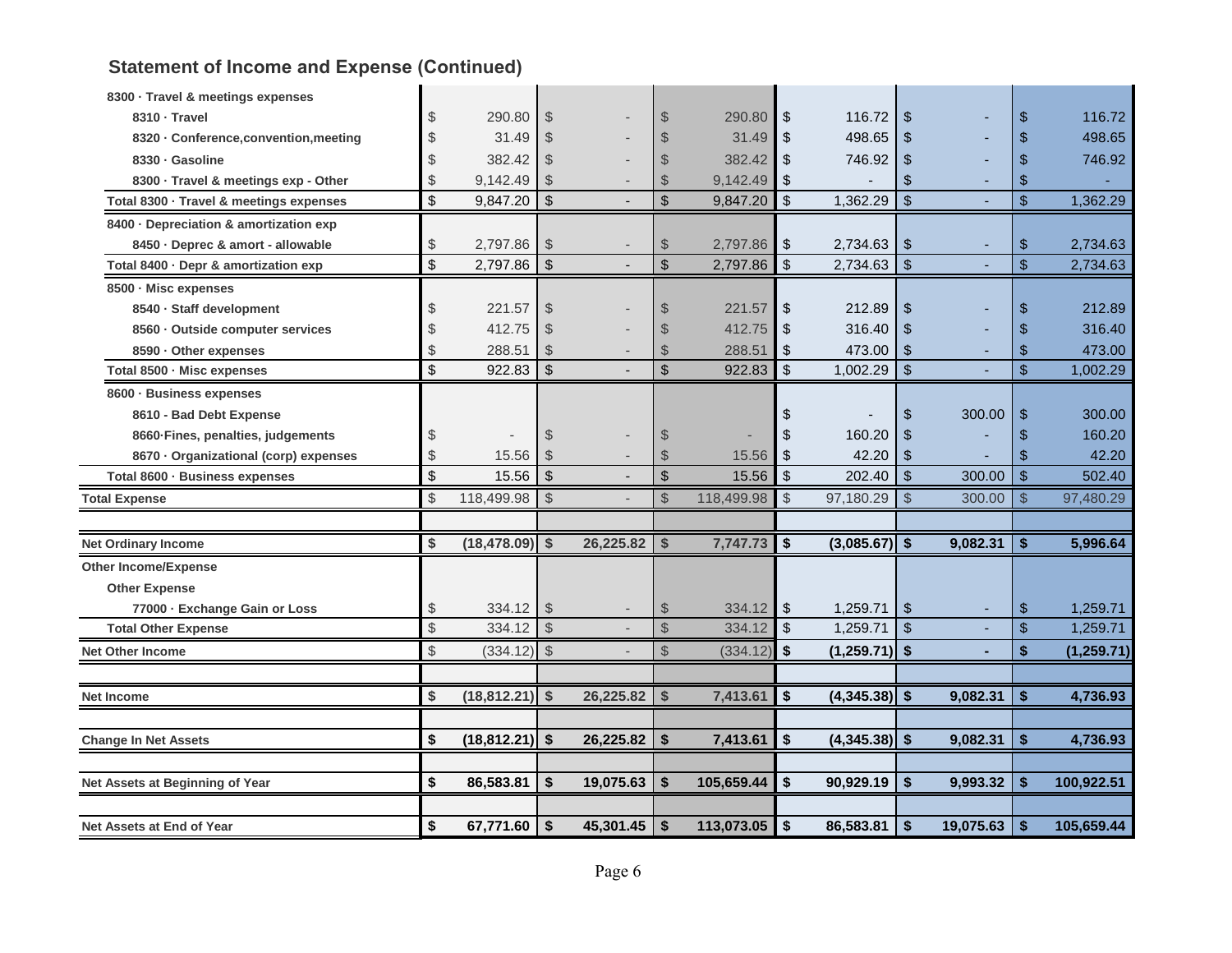| <b>Accrual Basis</b> |          | <b>Statement of Functional</b><br>Expenses (990)   | Grant &<br>contract Expl | Salaries &<br>related Exp           | <b>Contract</b><br><b>Service</b><br>Exp | Non-<br>personnel<br>Exp | Occup-<br>ancy Exp                       | Travel &<br><b>Meetings</b><br>Exp | Deprecia-<br>tion &<br>Amortiza-<br>tion Exp | Misc Exp                       | Busi-<br><b>Xchq</b><br>(Gain)<br>ness<br>Exp<br><b>Loss</b> | <b>TOTAL</b>                                                                                                             |
|----------------------|----------|----------------------------------------------------|--------------------------|-------------------------------------|------------------------------------------|--------------------------|------------------------------------------|------------------------------------|----------------------------------------------|--------------------------------|--------------------------------------------------------------|--------------------------------------------------------------------------------------------------------------------------|
|                      |          | <b>Scholarship</b><br><b>Services</b>              | \$29,001.79              | \$<br>5,904.09                      | \$<br>71.71                              | \$<br>996.19             | \$<br>15.27                              | \$<br>280.32                       | \$                                           | $$212.40$ \\$                  | \$                                                           | \$<br>36,481.77                                                                                                          |
|                      |          | <b>Supplementary</b><br><b>Curriculum Services</b> | $\Re$<br>114.92          | \$2,058.15                          | $\mathbb{S}$<br>259.86                   | - \$<br>469.79           | $\mathbb{S}$<br>$\overline{\phantom{a}}$ | \$<br>198.76                       | $\mathbb{S}$<br>375.00                       | \$<br>$\mathbb{S}$<br>$\sim$   | $\mathbb{S}$<br>$\overline{\phantom{a}}$<br>$\sim$           | \$<br>3,476.48                                                                                                           |
|                      |          | <b>Resource Center</b><br><b>Services</b>          | \$2,054.72               | \$7,475.01                          | $$\tilde{}}$<br>749.45                   | $\sqrt{3}$<br>4,084.33   | \$1,167.45                               | $\frac{1}{2}$<br>156.02            | \$2,422.86                                   | \$<br>\$                       | $\mathbb S$<br>÷,<br>٠                                       | \$18,109.84                                                                                                              |
|                      |          | <b>Artisanal Sales</b><br><b>Services</b>          | \$                       | \$                                  | \$<br>÷                                  | $\mathbb{S}$<br>133.54   | \$                                       | $\mathcal{S}$                      | $\mathbb{S}$                                 | $\mathbb{S}$<br>$$\mathbb{S}$$ | $\mathbb{S}$<br>$\sim$<br>$\overline{a}$                     | \$<br>133.54                                                                                                             |
|                      |          | <b>Direct Charity</b><br><b>Services</b>           | \$1,917.60               | \$                                  | \$                                       | $\mathbb{S}$<br>44.67    | $\mathbb{S}$                             | $\mathcal{S}$                      | $\mathbb S$                                  | \$<br>$\$\$                    | $\mathbb{S}$<br>$\overline{\phantom{a}}$                     | \$<br>1,962.27                                                                                                           |
|                      |          | <b>Amplify Change</b><br><b>Grant Services</b>     | \$16,542.31              | $\mathbb S$<br>104.95               | \$4,287.45                               | $\mathbb{S}$<br>276.95   | $\mathbb{S}$<br>$\overline{\phantom{a}}$ | $\mathbb{S}$                       | \$<br>$\sim$                                 | $\mathbb{S}$<br>$\$\$          | $\mathbb{S}$<br>٠.<br>$\overline{\phantom{a}}$               | \$21,211.66                                                                                                              |
|                      |          | <b>MTV Grant</b><br><b>Services</b>                | \$                       | \$<br>÷,                            | \$<br>$\overline{\phantom{a}}$           | $\$\$                    | $\$\$<br>383.56                          | \$                                 | \$<br>$\overline{\phantom{a}}$               | $\$\$<br>\$                    | \$<br>$\overline{\phantom{a}}$                               | \$<br>383.56                                                                                                             |
| Program Services     |          | <b>PEPFAR Grant</b><br><b>Services</b>             | \$3,657.68               | $\mathcal{S}$                       | \$<br>10.00                              | \$<br>3,834.63           | \$                                       | \$                                 | \$                                           | $\mathcal{S}$<br>$\mathbb{S}$  | \$                                                           | 7,502.31<br>\$                                                                                                           |
|                      | Services | <b>Solon Grant</b><br><b>Services</b>              | \$<br>89.66              | \$                                  | \$                                       | 21.08<br>\$              | $\$\$                                    | \$                                 | \$                                           | \$<br>\$                       | \$                                                           | \$<br>110.74                                                                                                             |
|                      | Grant    | <b>Anna Lalor Grant</b><br><b>Services</b>         | \$2,323.95               | $\mathbb{S}$<br>2,900.14            | \$<br>89.62                              | 937.21<br>- \$           | \$<br>191.97                             | \$                                 | \$                                           | \$<br>\$                       | \$                                                           | \$<br>6,442.89                                                                                                           |
|                      |          | <b>International Tree</b><br><b>Fund Grant</b>     | \$2,144.66               | \$<br>$\overline{\phantom{a}}$      | \$<br>$\overline{\phantom{a}}$           | $\$\$<br>$\sim$          | \$<br>$\sim$                             | $\frac{1}{2}$                      | \$<br>$\overline{a}$                         | \$<br>$\$\$                    | $\sqrt[6]{\frac{1}{2}}$<br>$\sim$                            | \$<br>2,144.66                                                                                                           |
|                      |          | <b>Grants to Other</b><br>Orgs                     | \$2,118.98               | \$                                  | \$                                       | \$                       | \$.                                      |                                    | $\mathcal{L}$                                | $\mathcal{S}$<br>\$            | \$                                                           | \$<br>2,118.98                                                                                                           |
|                      |          | <b>Grant Services Sub-</b><br><b>Total</b>         | \$26,877.24              | $$\tilde{\phantom{a}}$$<br>3,005.09 | \$4,387.07                               | \$<br>5,069.87           | 575.53<br>$\mathbb{S}$                   | $\mathcal{L}$                      | $\mathcal{L}$                                | $\mathcal{L}$<br>$\mathcal{L}$ | $\mathcal{L}$                                                | \$<br>39,914.80                                                                                                          |
|                      |          | <b>Total Program</b><br><b>Services</b>            | \$59,966.27              | \$18,442.34                         | \$5,468.09                               | \$10,798.39              | \$1,758.25                               | $\mathcal{S}$                      | 635.10 \$2,797.86                            | \$212.40<br>$\mathcal{L}$      | $\mathbb{S}$                                                 | \$100,078.70                                                                                                             |
|                      |          | <b>Admin and General</b>                           | \$                       | \$<br>6,048.27                      | \$1,776.14                               | $\mathcal{L}$<br>420.20  | $\frac{1}{2}$<br>238.58                  | $$1,231.12$ \$                     | $\overline{\phantom{a}}$                     | \$710.43 \$15.56               | $\sqrt[6]{\frac{1}{2}}$<br>$\overline{\phantom{a}}$          | \$<br>10,440.30                                                                                                          |
|                      | Services | <b>Fund-raising</b>                                | $\mathbb S$              | \$                                  |                                          | $$\mathbb{S}$$           | \$                                       | \$7,980.98                         | $\mathcal{L}$                                | $\$\$<br>$\$\$                 | $\mathcal{L}$                                                | \$<br>7,980.98                                                                                                           |
|                      | Support  | Other - Exchange<br>Gain/Loss                      | \$                       | \$                                  | \$                                       | $\mathcal{L}$            | \$                                       | $\mathcal{L}$                      | $\sqrt[6]{\frac{1}{2}}$                      | $\$\$<br>$\$\$                 | \$334.12<br>$\sim$                                           | $\sqrt{2}$<br>334.12                                                                                                     |
|                      |          | <b>TOTAL</b>                                       |                          |                                     |                                          |                          |                                          |                                    |                                              |                                |                                                              | \$59,966.27 \$24,490.61 \$7,244.23 \$11,218.59 \$1,996.83 \$9,847.20 \$2,797.86 \$922.83 \$15.56 \$\$334.12 \$118,834.10 |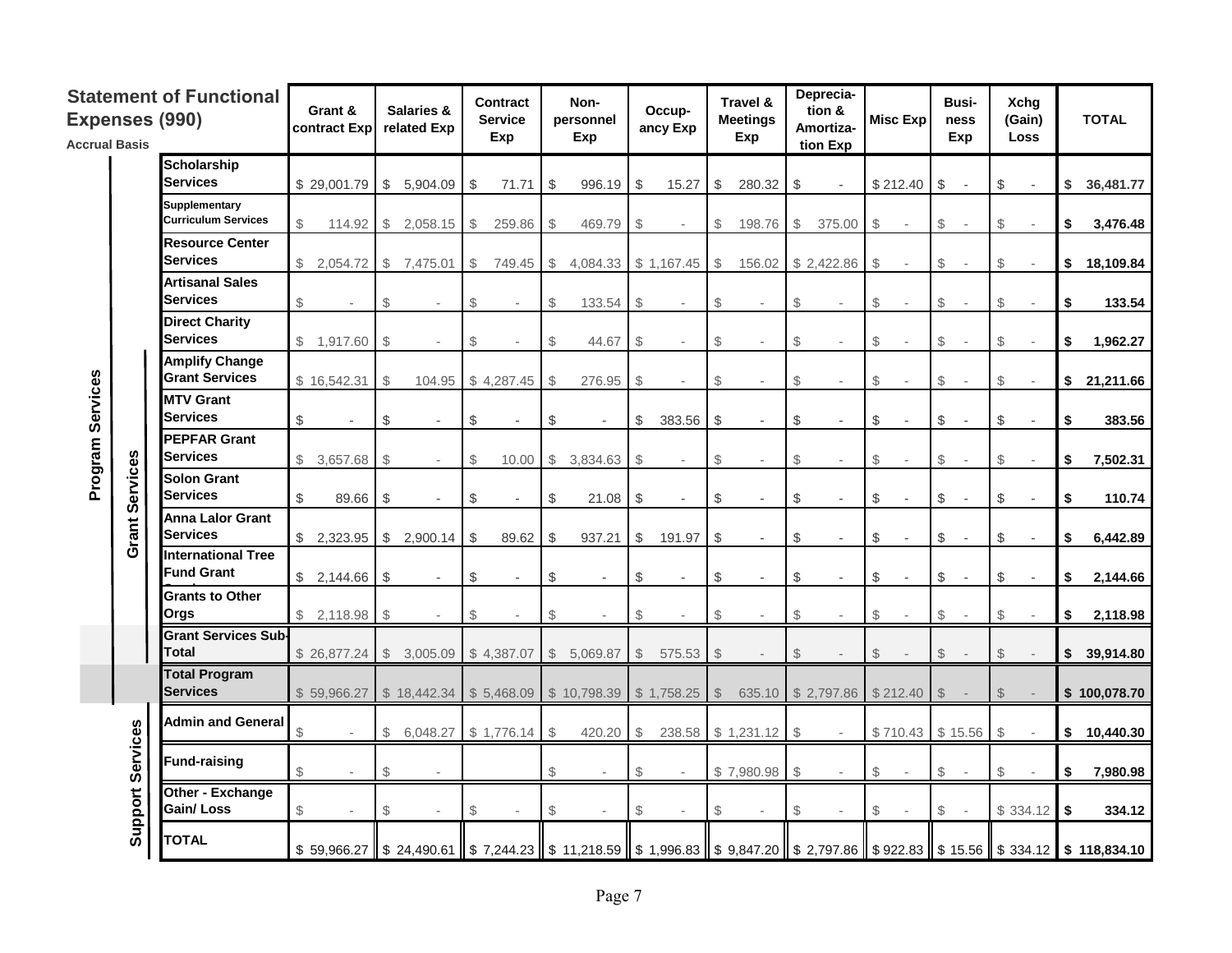# **Statement of Cash Flows**

|                                            | <b>For Year Ended</b><br>12/31/2020 |                                                   | <b>For Year Ended</b><br>12/31/2019 |
|--------------------------------------------|-------------------------------------|---------------------------------------------------|-------------------------------------|
| <b>OPERATING ACTIVITIES</b>                |                                     |                                                   |                                     |
| Net Income                                 | \$<br>7,413.61                      | $\mathbb{S}$                                      | 4,736.93                            |
| <b>Adjustments to reconcile Net Income</b> |                                     |                                                   |                                     |
| to net cash provided by operations:        |                                     |                                                   |                                     |
| 1101 · Accounts Receivable - GBP           | \$<br>(1,705.06)                    |                                                   |                                     |
| 1150 · Accounts Receivable - ZMK           | \$<br>$(65.31)$ \$                  |                                                   | (461.01)                            |
| 1160 - Loans Receivable                    | \$<br>$(454.60)$ \$                 |                                                   | (207.28)                            |
| 1210 · Pledges receivable                  | \$<br>$(1,379.00)$ \$               |                                                   | (2,873.00)                          |
| 1240 - Grants receivable                   | \$<br>(8,064.20)                    |                                                   |                                     |
| 1450 · Prepaid expenses                    | \$<br>(5,815.39)                    |                                                   |                                     |
| 2010 · Accounts payable                    | \$<br>630.14                        |                                                   |                                     |
| 2050 - Accounts Payable - ZMK              | \$<br>5,880.75                      | \$                                                | (0.01)                              |
| 2051 · Accrued Payroll ZMK                 | \$<br>(161.97)                      | \$                                                | 182.84                              |
| Net cash provided by Operating Activities  | \$<br>(3,721.03)                    | \$                                                | 1,378.47                            |
| <b>INVESTING ACTIVITIES</b>                |                                     |                                                   |                                     |
| 1621.2 · AccumDepr                         | \$<br>1,404.90                      | \$                                                | 1,404.90                            |
| 1622.1 - Cost - Health Centre              | \$                                  | \$                                                | (5,339.15)                          |
| 1622.2 · AccumDepr                         | \$<br>197.75                        | \$                                                | 197.75                              |
| 1623.1 · Cost - Nsaka                      | \$<br>(4,715.40)                    | \$                                                | (1, 139.78)                         |
| 1623.2 · Accum Depr                        | \$<br>63.23                         | \$                                                | 701.39                              |
| 1642 - AccumDep                            | \$<br>701.39                        | \$                                                | (1,500.00)                          |
| 1652 - AccumDep                            | \$<br>430.59                        | \$                                                | 430.59                              |
| Net cash provided by Investing Activities  | \$<br>(1, 917.54)                   | $\mathfrak{S}$                                    | (5,244.30)                          |
| <b>FINANCING ACTIVITIES</b>                |                                     |                                                   |                                     |
| 3009 · Transfers to/from unrestricted      | \$<br>(25,988.89)                   | \$                                                | 49,559.06                           |
| 3020 · Board-designated net assets         | \$<br>4,500.00                      | \$                                                | 2,500.00                            |
| 3999 - Unrest(Retained Earnings)           | \$<br>(4,736.93)                    | \$                                                | (61, 141.37)                        |
| 3110 · Use restricted net assets           | \$<br>24,130.30                     | \$                                                | 8,525.03                            |
| 3120 · Time restricted net assets          | \$<br>2,095.52                      | \$                                                | 557.28                              |
| Net cash provided by Financing Activities  | \$                                  | $\, \, \raisebox{12pt}{$\scriptstyle \circ$}$     |                                     |
| Net cash increase for period               | \$<br>(5,638.57)                    | $\, \, \raisebox{-1.5pt}{\text{\circle*{1.5}}}\,$ | (3,865.83)                          |
| Cash at beginning of period                | \$<br>51,265.77                     | \$                                                | 55,131.60                           |
| Cash at end of period                      | \$<br>45,627.20                     | \$                                                | 51,265.77                           |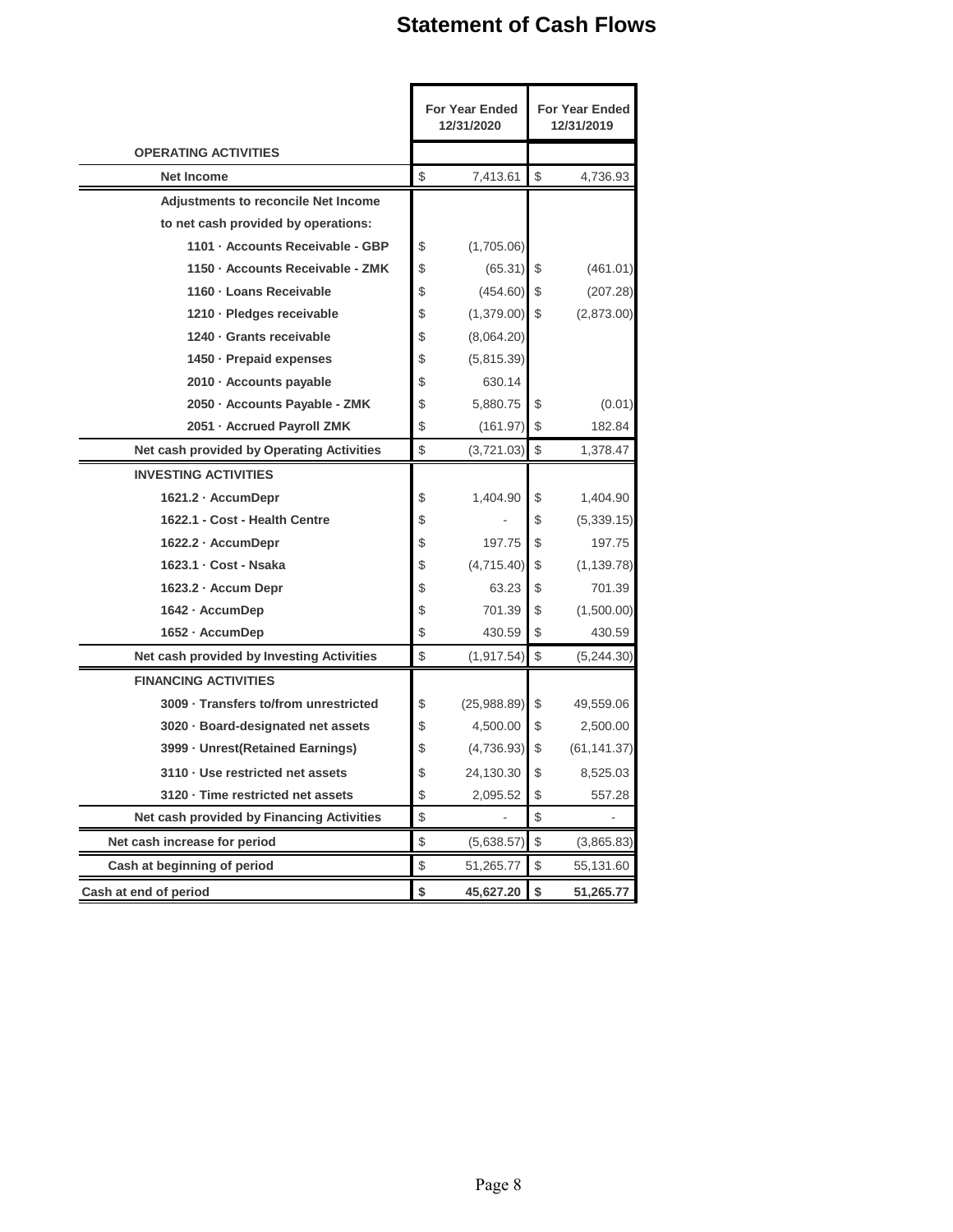## **Notes to Consolidated Financial Statements**

## **Note 1 - Organization and Summary of Significant Accounting Policies**

#### **Organization**

Bakashana, Inc., a non-profit organization, was incorporated in the state of Nevada on July 10, 2010, was founded in 2009, and is a tax-exempt organization under Section 501(c)(3) of the Internal Revenue Code ("IRC"). Bakashana, Inc. serves as a fundraising and operational subsidiary, while our Zambian subsidiary, Bakashana Basambilile, LTD., implements our charity work. Bakashana inspires Zambian women and girls by providing them a future of choice through education, livelihood training, health services, leadership mentoring, and cultural exchange. By embracing a strength-based, culturally relevant approach that combines ancestral wisdom, the cultivation of healthy relationships, & access to contemporary resources, Bakashana empowers young women to become leaders in their communities.

Bakashana has agreements with several non-profit organizations which offer grants for our charity work. These grants are expensed as required by each specific funder, for the purposes previously agreed upon. These agreements are recorded as income in the year the grant is promised.

#### Principles of Consolidation

The reporting entity referred to as "Bakashana" includes the accounts of Bakashana, Inc. (US 501(c)3) and Bakashana Basambilile, LTD (Zambian Registered non-profit, Patents and Companies Registration Association (PACRA) # 106182). All intercompany accounts and transactions have been eliminated in consolidation.

#### Basis of Presentation

Bakashana reports information regarding its financial position and activities according to four classes of net assets: unrestricted net assets, board-restricted net assets, temporarily restricted net assets, and permanently restricted net assets (omitted currently, because no permanently restricted net assets exist).

Unrestricted amounts are those currently available at the discretion of the Board of Directors ("Board") for use in the Bakashana's operations, fundraising, and certain programs.

Board-restricted amounts are those without donor restrictions that are subject to self-imposed limits by action of the governing board. Board-designated net assets may be earmarked for future programs, investments, contingencies, purchase or construction of fixed assets or other uses.

Temporarily restricted amounts are monies restricted by donors specifically for certain purposes or programs; these monies are available for use by Bakashana for the restricted purpose.

Permanently restricted amounts are assets that must be maintained permanently by Bakashana, as required by the donor. As of December 31, 2020, Bakashana did not have any permanently restricted amounts.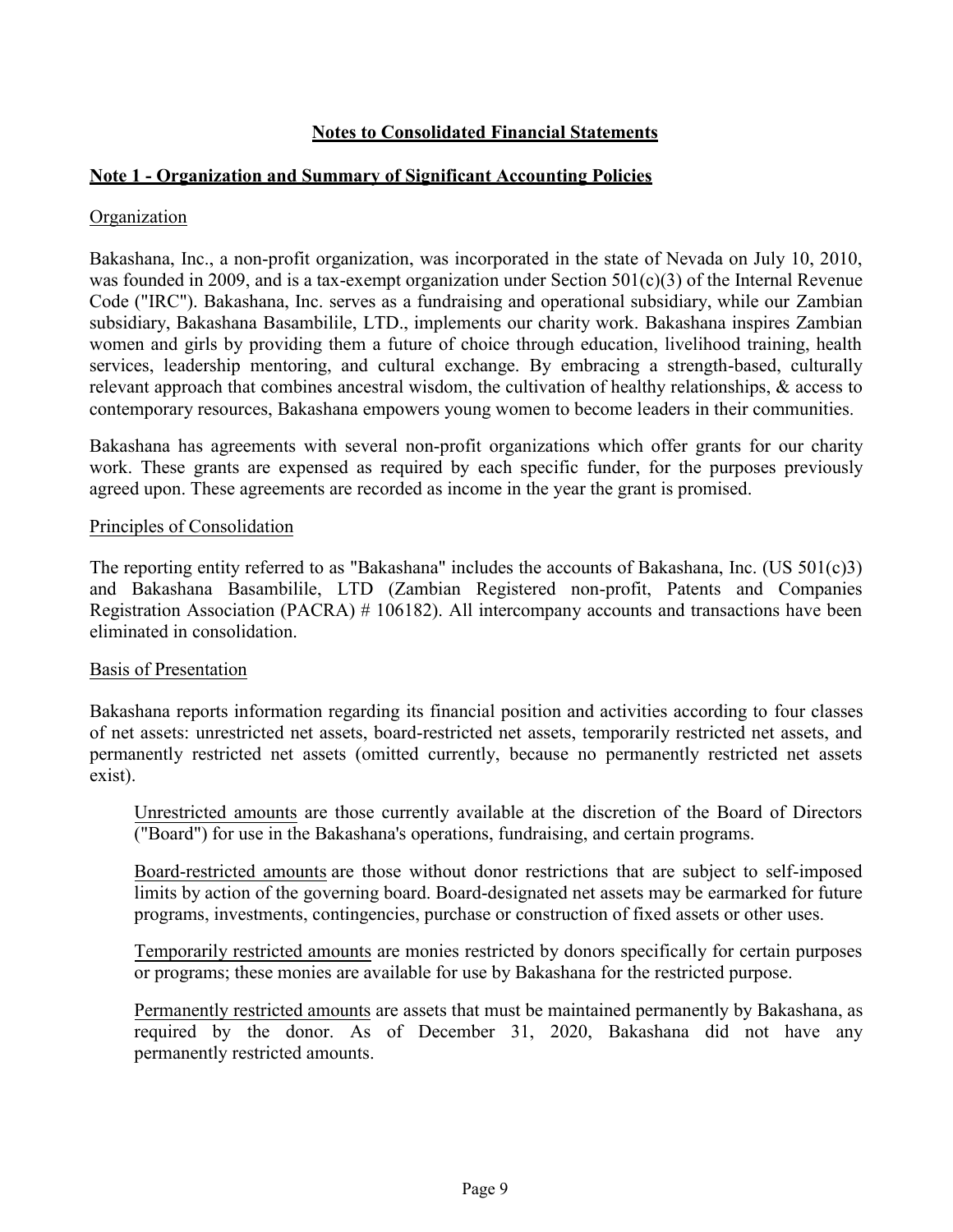## **Note 1 - Organization and Summary of Significant Accounting Policies (continued)**

#### Accounts and Contributions Receivable

Accounts and contributions receivable represent promised amounts due from individuals and organizations in contributions to Bakashana's programs. Management considers all amounts collectible; therefore, no allowance has been recorded as of December 31, 2020.

Unconditional gifts expected to be collected within one year are reported at their net realizable value. Unconditional gifts expected to be collected in future years are reported at the present value of estimated future cash flows. The resulting discount is amortized using the level-yield method and is reported as contribution revenue (Bakashana has had no Unconditional gifts expected to be collected in future years, as of December 31, 2020).

#### Investments

Bakashana holds no Investments at this time. All cash is held in various checking accounts, where minimal interest is earned. When receiving securities, the company policy requires the sale of these securities when they are received, at their current market value, as the Board of Directors deemed that this charitable organization should not participate in Market Investing.

#### Property and Equipment

Land, buildings and improvements, and equipment purchased by Bakashana are recorded at cost. Donated fixed assets are capitalized at fair value at the date of donation. Depreciation is provided on the straight-line method based upon the estimated useful lives of the assets. Leasehold improvements are amortized over the shorter of the lease term plus renewal options or the estimated useful lives of the improvements.

#### Contributions

Gifts of cash and other assets received without donor stipulations are reported as unrestricted contributions. Gifts received with a donor stipulation that limits their use are reported as temporarily or permanently restricted contributions. When a donor-stipulated time restriction ends or a purpose restriction is accomplished, temporarily restricted net assets are reclassified to unrestricted net assets and reported in the consolidated statements of activities as net assets released from restrictions.

Gifts of land, buildings, equipment, and other long-lived assets are reported as unrestricted contributions unless explicit donor stipulations specify how such assets must be used, in which case the gifts are reported as temporarily or permanently restricted contributions. Absent explicit donor stipulations for the time that long-lived assets must be held, expirations of restrictions resulting in reclassification of temporarily restricted net assets as unrestricted net assets are reported when the long-lived assets are placed in service.

#### Functional Expenses

Expenses incurred directly for a program service are charged to that program. Certain overhead costs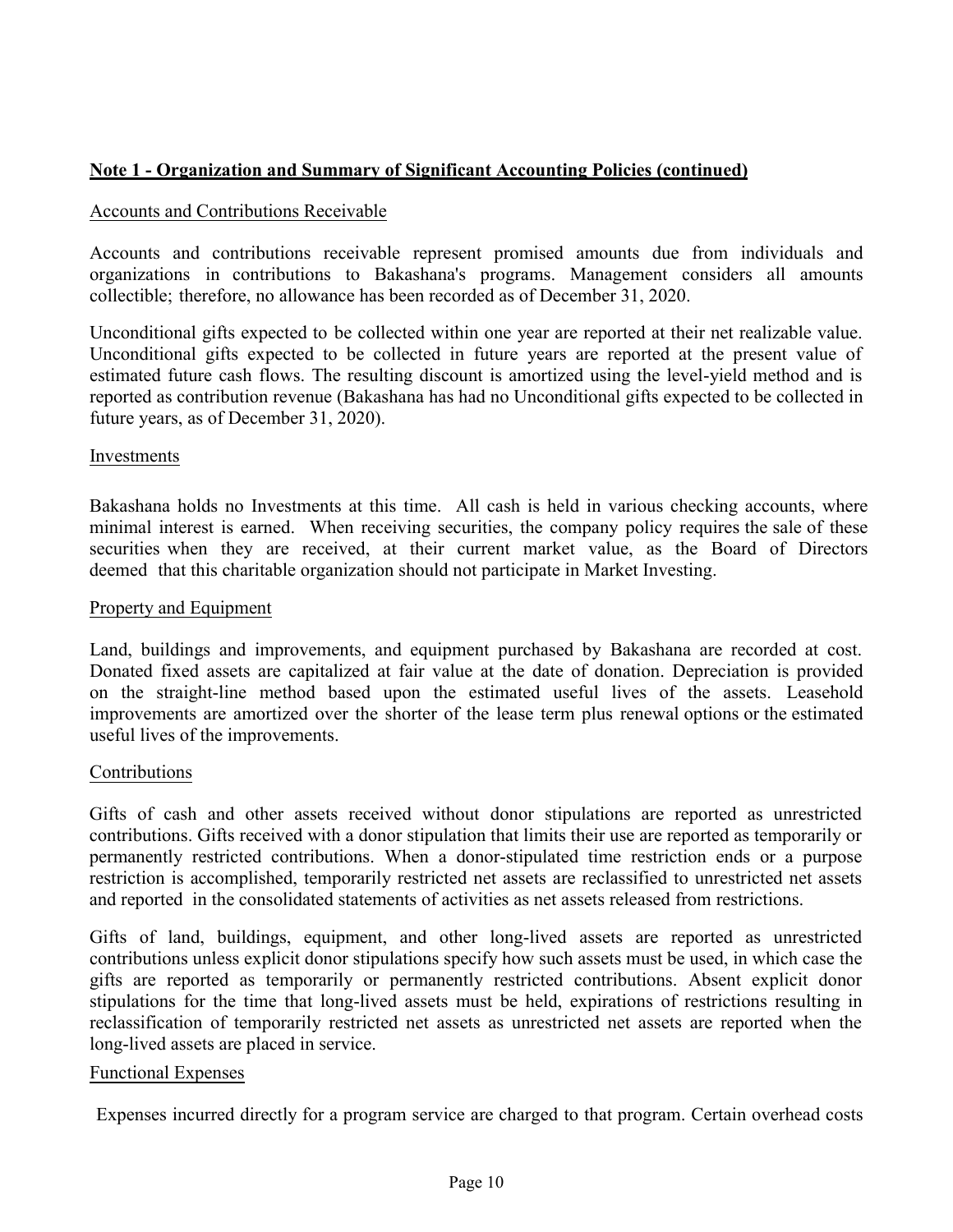are also allocated to programs on a pro rata basis by time/ resource utilization among each program.

## Income Taxes

Bakashana, Inc. is exempt from United States federal income taxes under Section 501(c)(3) of the IRC. Bakashana Basambilile, LTD is exempt from Zambian federal income taxes through recognition as a Public Benefit Organization (PBO) by the Zambian Revenue Authority (ZRA).

## Use of Estimates

The preparation of consolidated financial statements in conformity with generally accepted accounting principles requires management to make estimates and assumptions that affect the reported amounts of assets and liabilities, disclosures of contingent assets and liabilities at the date of the consolidated financial statements, and the reported amounts of revenue, expenses, gains, losses, and other changes in net assets during the reporting period. Actual results could differ from those estimates.

## **Note 2 - Fair Value Measurements, Investments, and Exchange Rates**

Bakashana's policy requires the sale of all Securities, and thus the organization holds only tangible and cash assets. Regarding the valuation of tangible assets, the organization values these assets based on the price paid for the asset, or the estimated fair market value on the day of donation of the asset (in the case of donated goods).

Expenses incurred in foreign currency are translated into Bakashana's functional currency (\$USD), based on the mid-market exchange rate on the day the transaction occurred. The value of Cash and other Assets are determined in the local currency, based on the exchange rate on the day of preparation of the report (in this case, December 31, 2020). Losses and/or gains to the value of assets from previous years is translated to "Other Expense - Exchange Gain or Loss".

**Securities received/release** since the fiscal year of 2018 are displayed in the following table (there are no records for 2019 or 2020):

| Date of Receipt | Date of Sale | <b>Stock Held</b>                    | <b>Stock Units</b> | <b>Stock Price</b><br>on Date of<br>Sale | <b>Total Received</b><br>upon Sale |
|-----------------|--------------|--------------------------------------|--------------------|------------------------------------------|------------------------------------|
| 9/10/2018       | 12/31/2018   | 18 shares,<br>Abbott<br>Laboratories | 18                 | \$71.55                                  | \$1,282.93                         |

**Investment returns** consists of the following:

|                                      | December 31, |         |  |
|--------------------------------------|--------------|---------|--|
|                                      | 2020         | 2019    |  |
| <b>Checking/Savings Interest</b>     | \$60.34      | \$58.93 |  |
| <b>Dividends/Interest Securities</b> |              |         |  |
| <b>Total Return on Investments</b>   | \$60.34      | \$58.93 |  |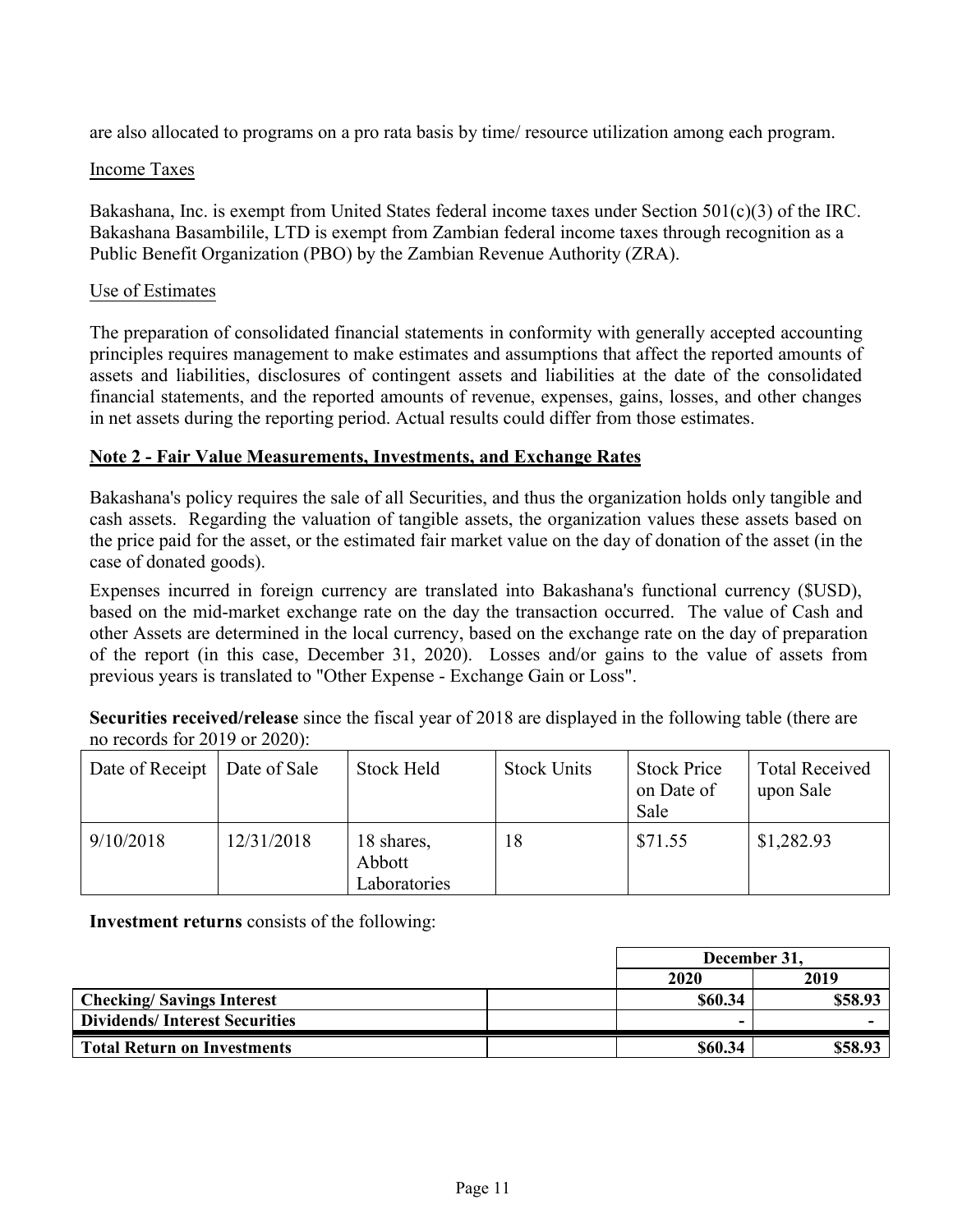## **Note 3 - Contribution**

Contributions receivable consist of the following:

|                                       | December 31, |             |  |
|---------------------------------------|--------------|-------------|--|
|                                       | 2020         | 2019        |  |
| Due in less than one year             | \$23,059.34  | \$11,388.60 |  |
| Due in one to five years              |              |             |  |
| <b>Total Contributions Receivable</b> | \$23,059.34  | \$11,388.60 |  |

## **Note 4 - Property and Equipment**

Bakashana reports all assets donated, purchased, or otherwise acquired with a Fair Market Value estimated at \$200 or more.

Financial assets carried at fair value as of December 31, 2020 are classified in the table below.

| <b>Item</b>                                  | <b>Purchase</b><br><b>Date</b> | <b>Method</b><br><b>of</b><br>Estimat-<br>ion | Cost        | Accumul-<br>ated<br>Depreciat-<br>ion | <b>Net</b><br><b>Value</b><br>as<br>of 12/31/20 | Deprecia<br>tion<br><b>Method</b>   |
|----------------------------------------------|--------------------------------|-----------------------------------------------|-------------|---------------------------------------|-------------------------------------------------|-------------------------------------|
| 1620<br><b>Buildings</b>                     |                                |                                               |             |                                       |                                                 |                                     |
| Office<br>Building for<br>Program            | 03/21/2018                     | Price<br>Paid                                 | \$37,932.40 | $(\$4,214.70)$                        | \$33,717.70                                     | Straight-<br>line (SL),<br>27 years |
| <b>Health Center</b>                         | 12/30/19                       | Price<br>Paid                                 | \$5,339.15  | $(\$395.50)$                          | \$4,943.65                                      | Straight-<br>line (SL),<br>27 years |
| Nsaka (Meeting<br>Center)                    | 12/30/20                       | Price<br>Paid                                 | \$4,715.40  | $(\$63.23)$                           | \$4,652.17                                      | Straight-line<br>$(SL)$ , 10 years  |
| 1620 - Buildings,<br><b>Total</b>            |                                |                                               | \$47,986.95 | $(\$4,673.43)$                        | \$43,313.52                                     |                                     |
| Furniture,<br>1640<br><b>Fixtures, Equip</b> |                                |                                               |             |                                       |                                                 |                                     |
| Freezer                                      | 01/22/2018                     | Price<br>Paid                                 | \$275.70    | $(\$206.78)$                          | \$68.92                                         | SL <sub>4</sub> Year                |
| Stove                                        | 01/29/2018                     | Price<br>Paid                                 | \$204.63    | (\$153.47)                            | \$51.16                                         | SL <sub>4</sub> Year                |
| Benches,<br>Chairs                           | 4/3/18                         | Price<br>Paid                                 | \$331.27    | $(\$248.45)$                          | \$82.82                                         | SL <sub>4</sub> Year                |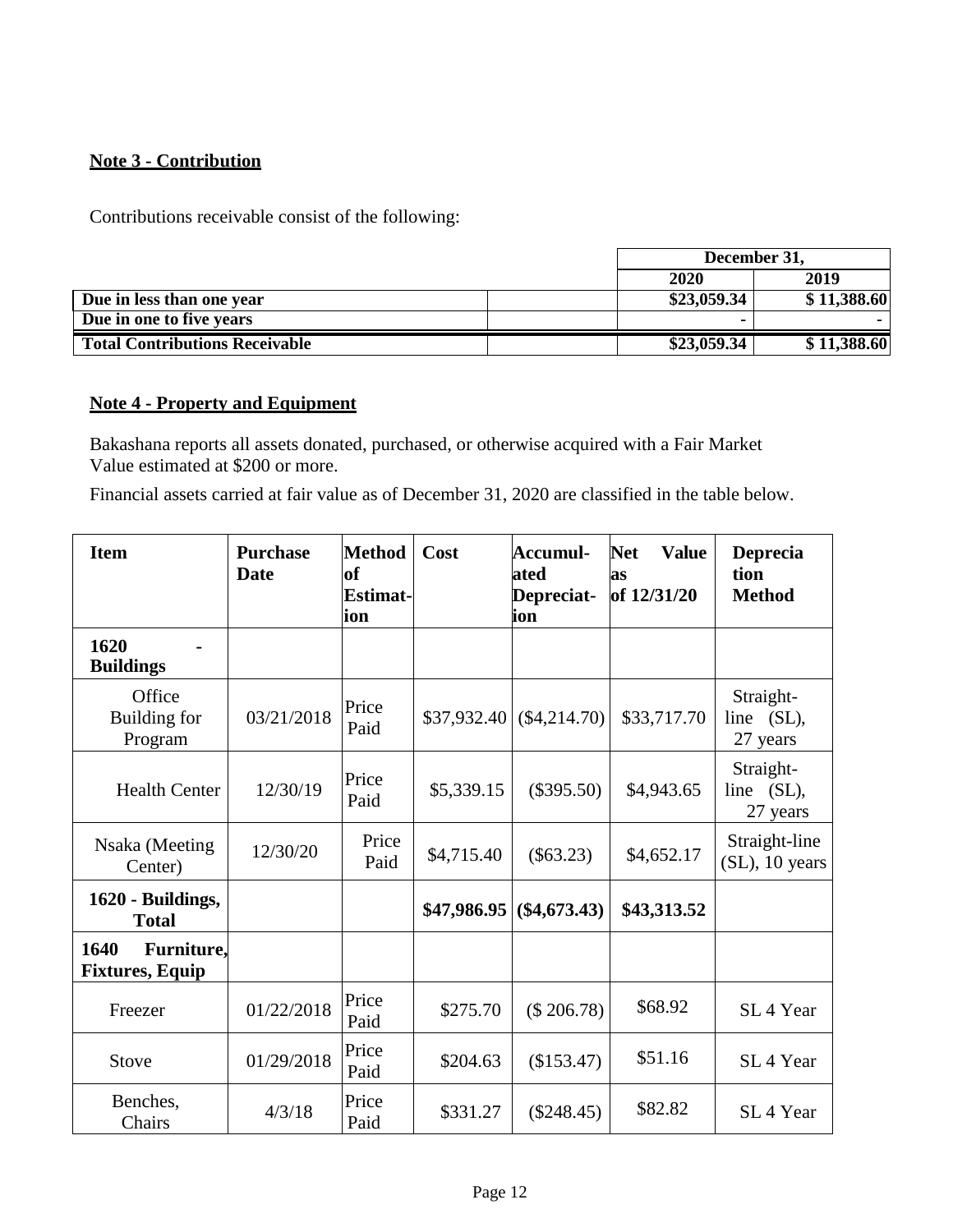| Laptop<br>Computers                                   | 4/6/18    | Price<br>Paid | \$590.52   | $(\$442.89)$ | \$147.63 | SL <sub>4</sub> Year                |
|-------------------------------------------------------|-----------|---------------|------------|--------------|----------|-------------------------------------|
| Office<br>Chair                                       | 10/16/18  | Price<br>Paid | \$122.37   | $(\$91.78)$  | \$30.59  | SL 4 year                           |
| Well Pump                                             | 12/1/18   | Price<br>Paid | \$141.32   | (\$105.99)   | \$35.33  | SL <sub>3</sub> Year                |
| Whiteboards                                           | 1/2/19    | Price<br>Paid | \$189.45   | (\$94.73)    | \$94.72  | SL <sub>4</sub> Year                |
| Laptop<br>Computers,<br>Bakashana                     | 4/30/19   | Price<br>Paid | \$408.62   | $(\$204.30)$ | \$204.32 | SL <sub>4</sub> Year                |
| Laptop<br>Computers,<br><b>SOLON</b><br>Donation      | 5/2/19    | Price<br>Paid | \$541.71   | (\$270.86)   | \$270.85 | SL <sub>4</sub> Year                |
| 1640<br>Furniture,<br>Fixtures,<br><b>Equip Total</b> |           |               | \$2,805.59 | (\$1,819.24) | \$986.35 |                                     |
| 1650<br><b>Vehicles</b>                               |           |               |            |              |          |                                     |
| <b>Buffalo</b><br>Bicycle                             | 6/25/2018 | Price<br>Paid | \$222.34   | (\$166.77)   | \$55.57  | <b>SL</b><br>$\overline{4}$<br>year |
| Honda<br>Motorcycle                                   | 4/30/19   | Price<br>Paid | \$1,500    | $(\$750)$    | \$750    | <b>SL</b><br>$\overline{4}$<br>year |
| 1650 Vehicles<br><b>Total</b>                         |           |               | \$1,722.34 | $(\$916.77)$ | \$805.57 |                                     |

## **Note 5 - Temporarily Restricted Net Assets**

The temporarily restricted net assets have been restricted by the donors to be used only for specified purposes and/or are time restricted until payments on contributions receivable are received. The Balance of Temporarily Restricted Net Assets is as follows:

|                                                |              | December 31, |             |
|------------------------------------------------|--------------|--------------|-------------|
|                                                |              | <b>2020</b>  | 2019        |
| <b>Assets Reserved for Education</b>           | * See Note 6 |              |             |
| <b>Assets Reserved for Other Purposes</b>      |              |              |             |
| <b>Amplify Change Grant Services</b>           |              | \$17,688.19  |             |
| <b>PEPFAR Grant Services</b>                   |              | \$4,556.49   |             |
| Anna Lalor Foundation Grant for Health Center  |              |              | \$7174.18   |
| MTV Grant for HIV/Aids Outreach                |              |              | \$512.85    |
| <b>Total Contributions Receivable</b>          |              | \$23,056.77  | \$11,388.60 |
| <b>Total Temporarily Restricted Net Assets</b> |              | \$45,301.45  | \$19,075.63 |